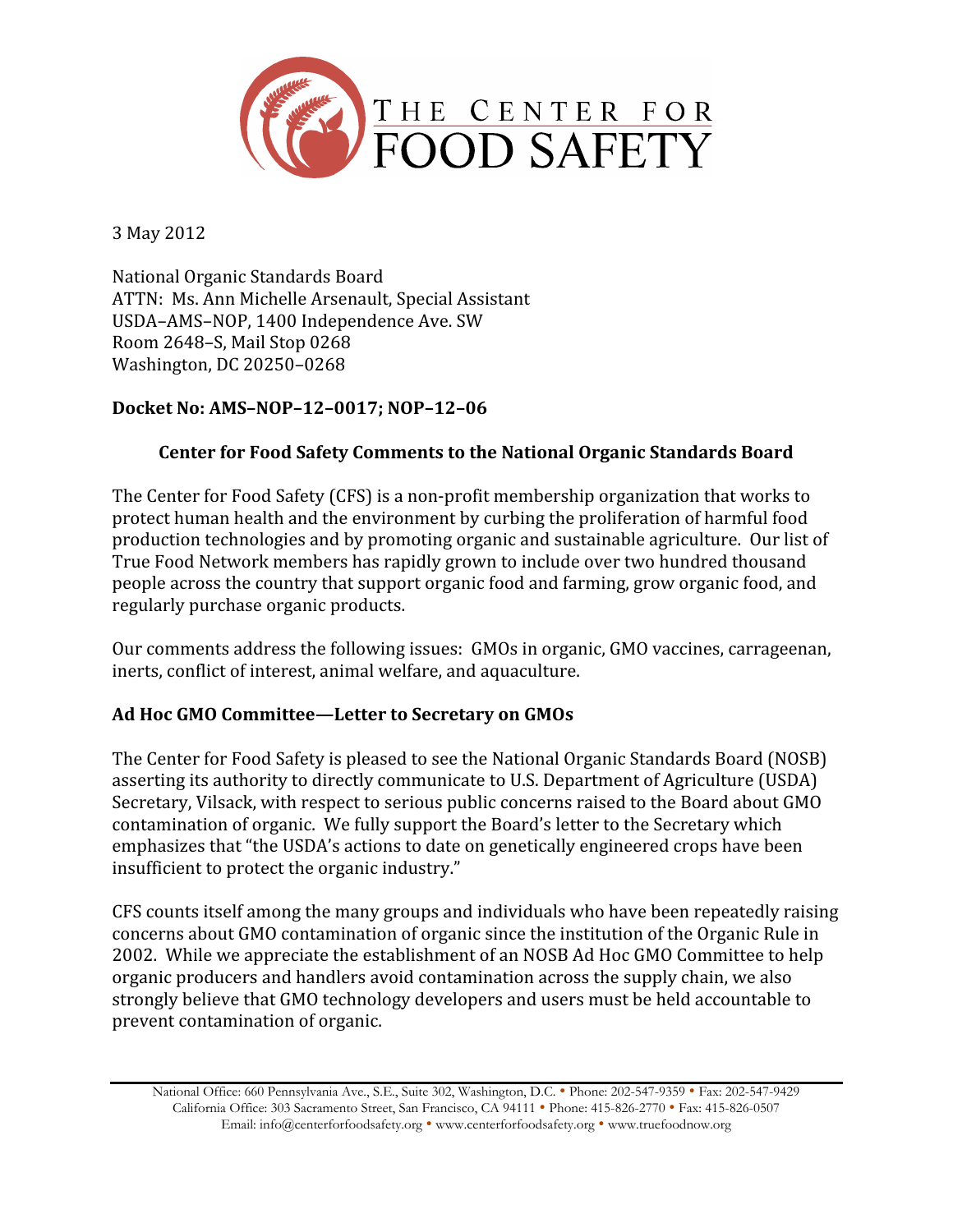No well-established scientific evidence exists to demonstrate that contamination can be prevented
when
farmers
use
GMO
technology
and
that
100
percent
containment
in
open air
agriculture
can
be
achieved.

Yet,
scientific
evidence
does
exist
that
explains
how
GMOs cannot
be
recalled
once
released
into
the
environment.1

This
is
troubling
news
for
organic farmers.

Without
USDA
imposed
restrictions
and
limitations
on
GMOs,
organic
growers remain
largely
unprotected
from
contamination
by
GMO
crops
that
have
been
deregulated and
commercially
grown.

This
lack
of
protection
ensues
even
despite
the
good
faith
efforts of
farmers,
and
the
associated
expenses
they
incur
to
protect
the
organic
integrity
of
their crops.

Moreover,
because
USDA
has
never
mandated
restrictions
on
any
GMO
crop,
there
is little empirical evidence to demonstrate how best to prevent contamination. Although we also
strongly
agree
with
the
Committee's
assessment
that
"the
responsibility
to
prevent GMO contamination of organics is shared by those who develop, use, and regulate this technology,"
we
believe
that
USDA's
policy
of
allowing
unrestricted
GMO
deregulation makes it nearly impossible to prevent GMO contamination of non-GMO crops and seed.

The
organic
food
industry
already
shoulders
a
large
and
unfair
burden
to
prevent contamination
from
a
technology
that
provides
them
with
no
benefits
and
only
costs.

It
is time for the USDA to step up to the plate and require those who profit from GMOs to demonstrate
how
contamination
prevention
is
possible,
and
to
require
it.

This
includes instituting a moratorium on the approval and planting of new GMO crops, unless and until GMO contamination is prevented through mandatory regulatory measures. It would help ensure that those who choose to *not* use GMO technology can freely do so without the threat
of
contamination
or
suffering
market
and
livelihood
losses*.*For
crops
already
in unrestricted
commercial
production,
it
is
incumbent
upon
USDA
to
assess
where contamination
occurs,
require
restrictions,
and
assign
liability
to
the
GMO
patent
holder.

In the
interim,
USDA
should
also
determine
the
best
management
practices
to
mitigate
GMO contamination
and
the
associated
economic
harms
to
organic
growers.

Such
efforts
would go
a
long
way
in
assuring
organic
consumers
that
the
government
is
receptive
to
their desire
to
eat
organic
food,
free
from
GMO
contaminants.

As the Ad Hoc Committee's letter aptly points out, "USDA actions are critical to the integrity of
the
organic
seal
and
consumer
confidence."

We
urge
the
NOSB
to
approve
the Committee's
letter
and
send
it
to
the
Secretary
at
the
earliest
opportunity.

## **Livestock Committee—GMO Vaccines**

CFS
does
not
support
the
Livestock
Committee's
draft
recommendation
as
written.

We oppose the use of GMO technology in organic production systems because we believe that
the
novel
and
unproven
technology
is
incompatible
with
organic
principles
and practices. In the NOP Final Organic Rule, GMO technology is explicitly identified as an

<sup>&</sup>lt;sup>1</sup> Marvier, Michelle & Rene C. Van Acker. (2005). "Can Transgenes be kept on a Leash?," *Frontiers in Ecology* and the Environment, 3(2): 96-106.; Altieri, Miguel. A. (2005). "The Myth of Coexistence: Why Transgenic Crops
are
not
Compatible
with
Agroecologically
Based
Systems
of
Production," *Bulletin of Science, Technology & Society*,
25(4):
361‐371.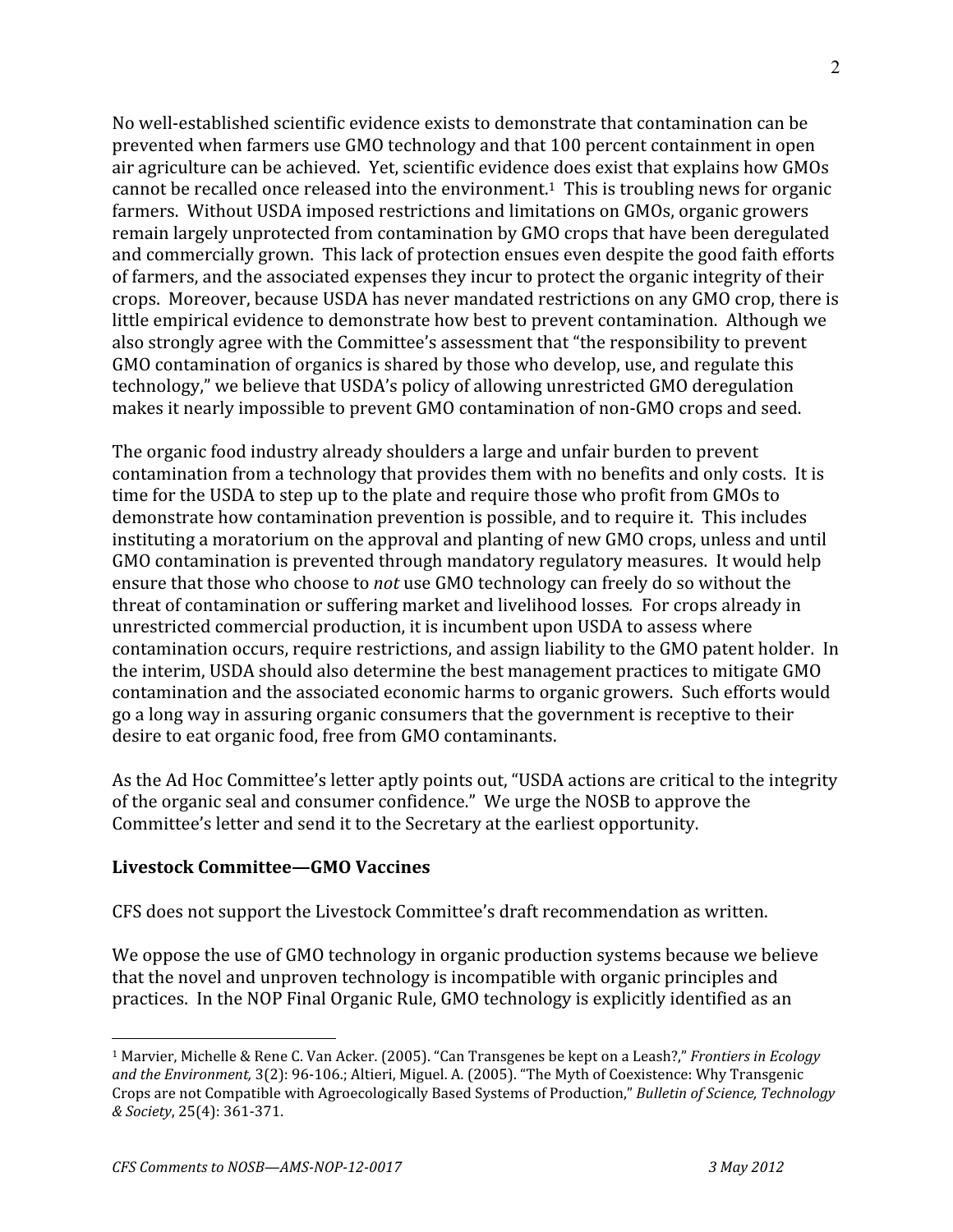excluded method — a position we strongly support without any caveats. As such, we do not
favor
the
use
of
GMO
vaccines
as
the
exception,
even
though
the
Rule
allows
them
to
be petitioned
for
possible
inclusion
on
the
National
List.

Moreover,
since
the
Technical Review (TR) for GMO vaccines (November 2011) demonstrates that non-GMO vaccines are currently
available
for
virtually
every
known
disease
for
which
livestock
vaccines
are
used (see
Table
1
in
the
TR),
we
believe
that
GMO
vaccines
are
not
essential
or
compatible
with organic
livestock
production
systems.

The
apparent
trend
towards
producing
GMO
vaccines
is
of
great
concern
to
CFS, particularly
in
the
near
total
absence
of
any
publicly
accessible
studies
to
demonstrate
that the
production,
use,
and
disposal
of
GMO
vaccines
and
their
waste
products
is
safe
for humans, animals, and the environment. The TR equates conventional vaccines with GMO vaccines
without
questioning
whether
GMOs
pose
any
unique
risks
or
compatibility concerns when considered within the context of organic systems. This represent a major flaw in the methodology used to draw to draw conclusions in the TR. It is also disturbing to see
that
in
the
absence
of
any
convincing
supporting
data,
the
Livestock
Committee
still responded
"no"
to
NL
criteria
questions
regarding
environmental
contamination
during manufacture,
harmful
effects
on
the
environment,
biodiversity,
human
health
and
animal health,
adverse
biological
and
chemical
interactions
in
agriculture
ecosystems,
etc.

In addition, CFS's own focused literature search of veterinary medicine, animal science, and welfare journals uncovered scant information about the potential risks associated with using GMO vaccines. This is not because such risks do not exist but because of the lack of research
performed
and
published
to
date.

None
of
the
studies
reported
results
of
direct animal
field
or
laboratory
experiments
or
slaughter
examinations
of
animals
injected
with a GMO vaccine to assess the unique threats GMO vaccines may pose. As this dearth of data suggests,
more
research
is
sorely
needed
on
GMO
vaccines
and
drugs
before
any
conclusive health, safety, and efficacy claims can be made. Much of the existing data comes from mice experiments
and
great
care
and
more
research
must
be
undertaken
before
extrapolating these
data
to
other
species
such
as
cows
and
pigs
used
for
food.

Although
vocal
critics
of
GMO
vaccines
are
difficult
to
find,
a
doctor
from
the
Singapore Health
Sciences
Authority's
Center
for
Drug
Administration
cautioned
that
the
existing knowledge about GMOs is so inadequate that it is impossible to define either the probability
of
unintended
events
or
consequences
of
GMO
vaccines.

In
an
article
in *Toxicology and Environmental Health,*she
cautions:

*Genetically modified (GM) viruses and genetically engineered virus-vector vaccines possess significant unpredictability and a number of inherent harmful potential hazards….Important questions concerning effects on nontargeted individuals within the same species or other species remain unknown. Horizontal transfer of genes, though lacking supportive experimental or epidemiological investigations, is well established. New hybrid virus progenies resulting from genetic recombination between genetically engineered vaccine viruses and their naturally occurring relatives may possess totally unpredictable characteristics with regard to*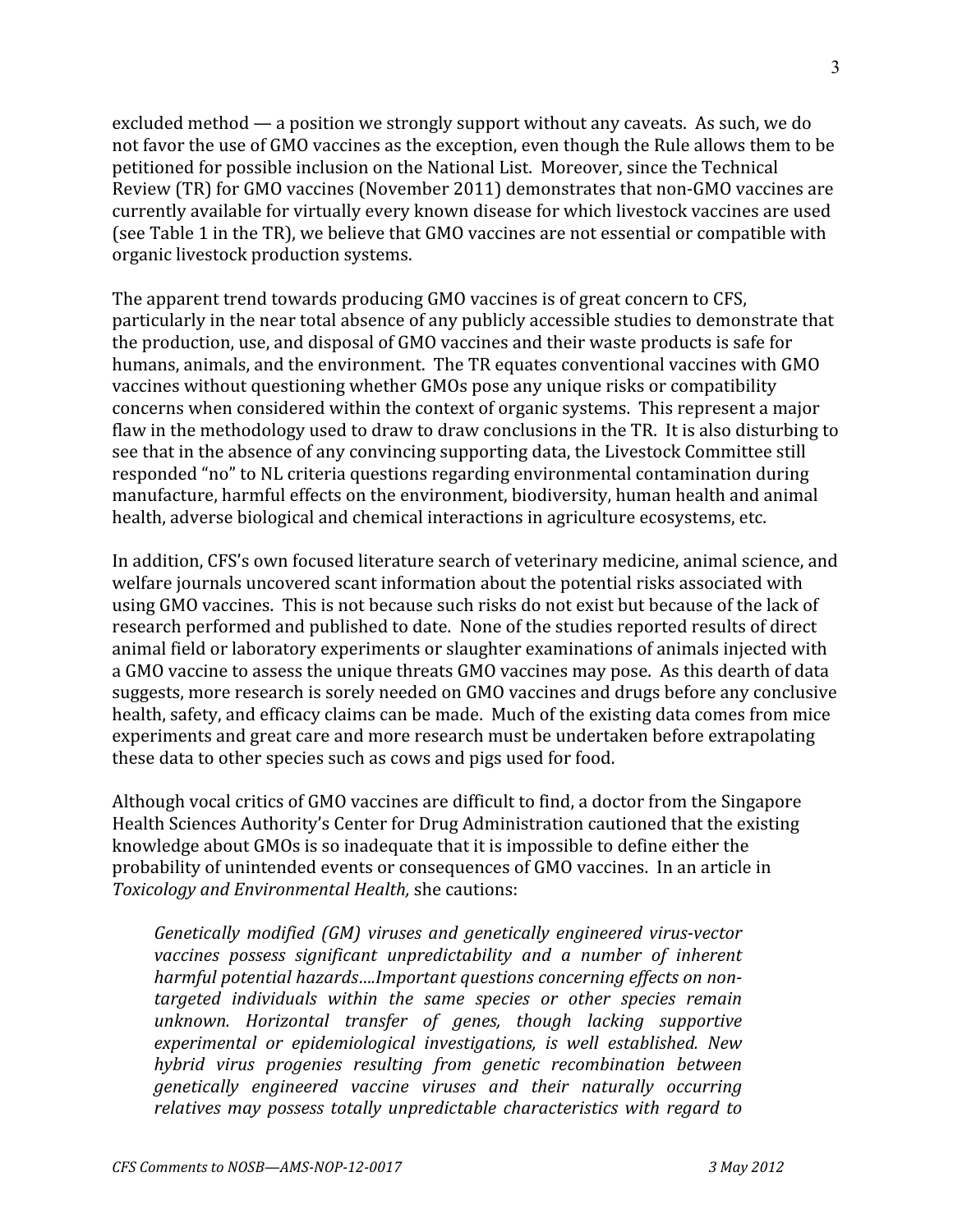*host preferences and disease-causing potentials. Furthermore, when genetically modified or engineered virus particles break down in the environment, their nuclei acids are released. Appropriate risk management is the key to minimizing any potential risks to humans and environment resulting from the use of these GM vaccines. There is inadequate knowledge to define either the probability of unintended events or the consequences of genetic modifications.2*

In terms of the safety and efficacy of new GMO vaccines in food animals, we know from research
on
non‐GMO
vaccines
shows
that
different
breeds
of
the
same
species
will
react differently to a given vaccine. One of the most concerning issues to researchers is the possibility
that
injected
DNA
will
actually
integrate
into
the
animal's
chromosomes
inside the
cell.

The
effects
can
range
from
no
effect
at
all
to
a
potentially
carcinogenic
effect through
mutation
of
the
normal
DNA.

Other
concerns
about
GMO
vaccines
include
the possibility
of
genes
controlling
cell
growth,
effects
on
protein
immunogens,
the
possibility of
inducing
antibody
production
against
DNA
itself,
development
of
tolerance
to
the antigens produced, and altered processing of bacterial and parasite proteins.<sup>3</sup>

As the Board is acutely aware, organic consumers do not expect GMO technology to be used in
organic
production
systems.

Therefore,
the
very
real
potential
exists
for
undermining consumer
confidence
in
the
organic
label
if
GMO
vaccines
are
allowed,
even
with emergency
restrictions
and
eventual
NOSB
review.

In
fact,
the
Committee
fully acknowledges that "it is clear GMOs are not functionally equivalent in the eyes of the consumer
in
the
organic
marketplace
and
in
the
legal
interpretation
of
NOP
regulations." That is why it is so important that the NOSB proceed cautiously and transparently by taking steps to safeguard organic integrity and organic livestock.

Please
see
comments
submitted
by
the
National
Organic
Coalition
that
detail
additional questions
and
concerns
regarding
how
an
emergency
is
declared,
who
declares
it,
how
long it
lasts,
etc.

To
avoid
the
situation
where
a
farmer
accidentally
uses
a
prohibited
GMO
vaccine,
we
urge the NOSB to recommend to the NOP that it compile a list of all available non-GMO vaccines and
their
use.

The
list
should
be
published
on
the
NOP
website,
regularly
updated,
and made
easily
accessible
to
organic
farmers
and
certifiers.

We
further
urge
the
NOSB
to recommend to the NOP that it requests USDA's Animal Plant Health Inspection Service's (APHIS)
Center
for
Veterinary
Biologics
(CVB)
to
require
GMO
vaccine
labeling
to
help ensure
farmer
compliance
with
the
Organic
Rule.

CFS
shares
the
real
concern
with
our
organic
colleagues
and
the
Livestock
Committee about
the
potential
lack
of
available
non‐GMO
vaccines
to
combat
a
severe
disease

<sup>2</sup> Chan,
Vivian
S.
(2006).
"Use
of
genetically
modified
viruses
and
genetically
engineered
virus‐vector

vaccines;
Environmental
effects," *Journal of Toxicology and Environmental Health Part A*,
69:
1971‐1977. <sup>3</sup> Robinson, Harriet L. and Tamera M. Pertmer. (2000). "DNA vaccines for viral infections: Basic studies and applications," *Advances in Virus Research,* 55:
1‐74.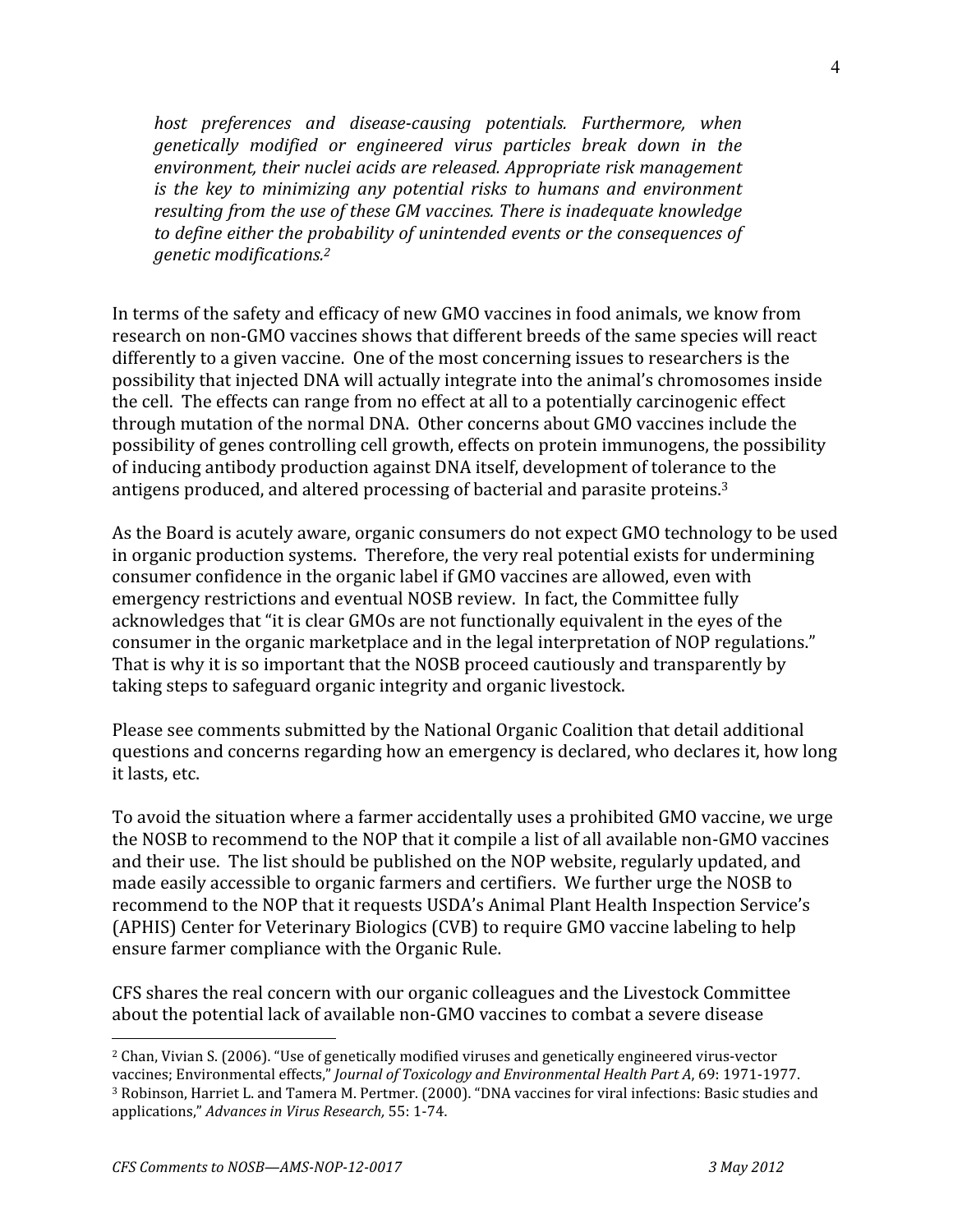outbreak,
in
the
rare
event
that
some
type
of
"emergency"
is
declared
by
either
the
Federal or
State
government.

We
understand
that
when
farmers
lose
livestock
to
a
disease outbreak,
they
could
lose
a
lot
more
than
animals.

The
loss
could
translate
into
the complete
elimination
of
decades
of
breeding
by
successive
generations
of
livestock farmers, who have worked hard to breed their particular stock so that their herds or flocks are
suited
for
the
type
of
production
system
and
region
where
their
farm
is
located. Nonetheless,
allowing
an
unreviewed
GMO
vaccine
to
be
used
in
organic
livestock production
will
not
necessarily
protect
this
important
genetic
resource
that
is
integral
to the
livelihood
of
farmers.

Surely,
a
better
solution
can
be
developed,
based
upon
sound science,
that
upholds
the
principle
of
organic
integrity.

## **Handling Committee—Carrageenan**

Although CFS agrees with the Handling Committee's recommendation to re-classify carrageenan as a synthetic, we disagree with its recommendation to re-list it on the National
List
(§205.605(b).

A
quick
survey
of
organic
products
on
supermarket
shelves
that
contain
carrageenan shows
that
carrageenan
is
not
essential
in
the
production
of
organic
food
and
beverages. Producers of many identical products avoid the use of carrageenan altogether or use alternative
ingredients
that
serve
the
same
function
during
production.

Research
has
shown
that
consuming
carrageenan
may
have
adverse
health
effects,
ranging from
colonic
ulcerations
to
cancer.

The
foundational
review
article
on
carrageenan, written by Joanne Tobacman from the University of Iowa, also referenced in the TR, paints an
unfavorable
picture
of
the
substance.

The
author
notes
that
as
early
as
1982,
"sufficient evidence
for
the
carcinogenicity
of
degraded
carrageenan
in
animals"
was
proof
enough
for the
International
Agency
for
Research
on
Cancer
to
declare
that
it
posed
a
carcinogenic
risk to humans.<sup>4,5</sup> Yet, even in the face of this knowledge, FDA has allowed the use of carrageenan
to
continue
without
restriction.

Tobacman's
article
concludes
with
this strongly worded cautionary note: "The potential role of carrageenan in the development of gastrointestinal
malignancy
and
inflammatory
bowel
disease
requires
careful reconsideration of the advisability of its continued use as a food additive."<sup>6</sup> Information contained in Tobacman's study and others<sup>7</sup> provides ample evidence of the many adverse

 $\overline{a}$ <sup>4</sup> Tobacman, Joanne K. (2001). "Review of Harmful Gastrointestional Effects of Carrageenan in Animal Experiments",
Environmental
Health
Perspectives,
109(10):
983‐994.

<sup>&</sup>lt;sup>5</sup>WHO International Agency for Research on Cancer. (1998). "Some Food Additives, Feed Additives and Naturally
Occurring
Substances:
Summary
of
Data
Reported
and
Evaluation," *IARC Monographs on the*  Evaluation of Carcinogenic Risks to Humans, Vol. 31. Available at:

http://monographs.iarc.fr/ENG/Monographs/vol31/volume31.pdf 6
Tobacman.
(2001).
p.
993.

<sup>&</sup>lt;sup>7</sup> Bhattacharyya, Sumit, Pradeep K. Dudeja, Joanne K. Tobacman. (2008). "Carrageenan-induced NFKB activation
depends
on
distinct
pathways
mediated
by
reactive
oxygen
species
and
Hsp27
or
by
Bcl10," Biochimica et Biophysica Acta (BBA) - General Subjects, 1780(7-8): 973-982.; Marcus, R. and James Watt. (1980).
"Potential
Hazards
of
Carrageenan,"
The
Lancet,
315(8168):
602‐603.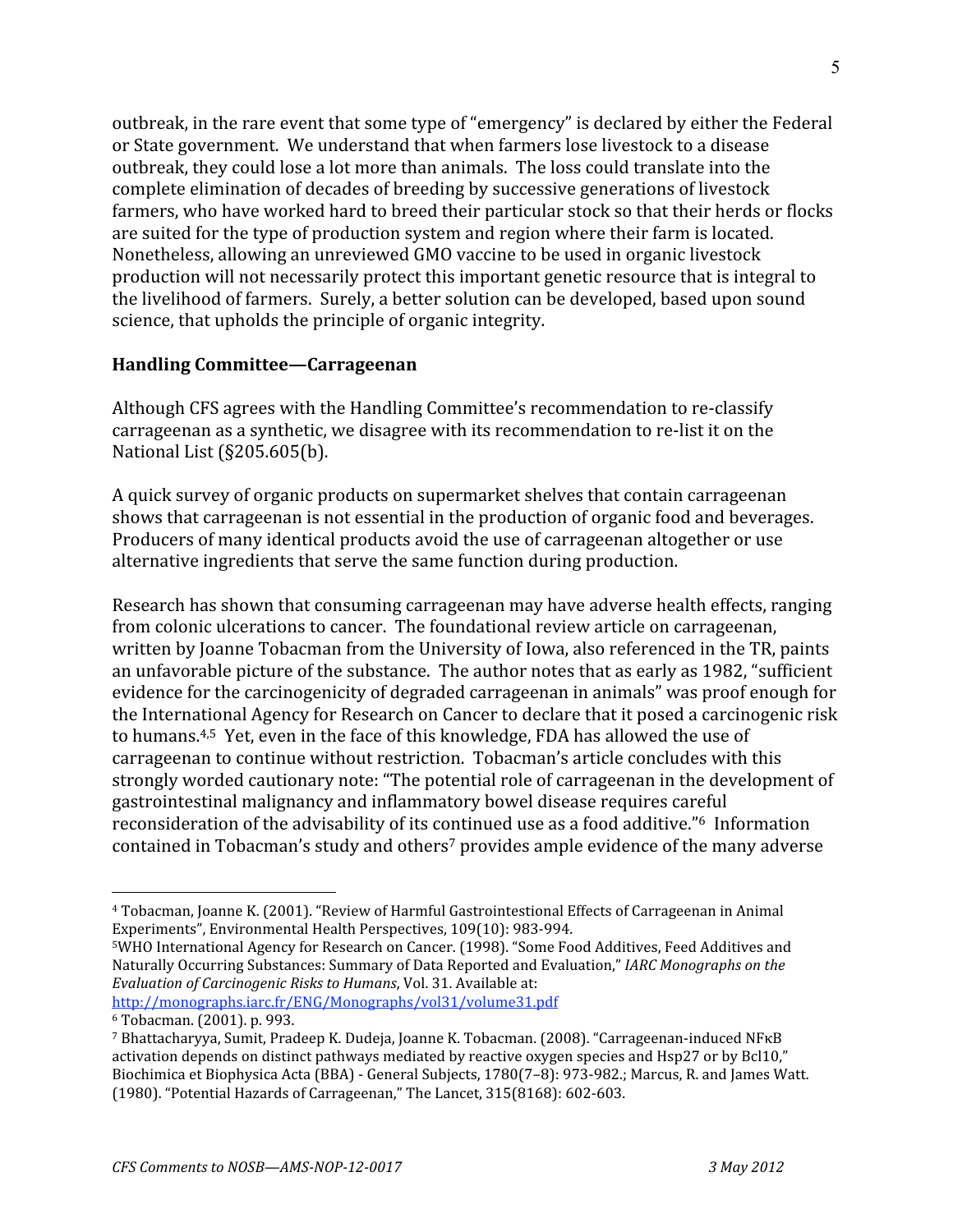health
effects
associated
with
carrageenan
which
make
the
substance
incompatible
with organic
systems
of
production.

Moreover, the TR for carrageenan acknowledges a range of environmental impacts associated
with
carrageenan
production,
the
most
severe
of
which
is
the
over‐harvesting
of seaweed from which the substance is derived. Overharvesting of a material or substance from its natural environment, with the potential to disrupt the ecosystem where it is found, is
clearly
not
a
practice
that
organic
food
production
systems
should
encourage
or
support.

# **Crops Committee—Inerts**

CFS
supports
the
Committee's
recommendation
to
review
individual
chemicals
on
the former
List
3
inerts
by
2015.

Nonetheless,
we
are
surprised
to
see
the
Crops
Committee delay the vote on these chemicals for another two years rather than present a recommendation at this meeting, especially since there are only three or four chemicals on the
list.

Ten
years
of
continued
delays
make
no
sense,
particularly
since
there
is
complete Board
agreement
to
review
the
individual
chemicals
on
the
list.

It is now clear that many substances formerly listed as "inerts" are far from it and, in fact, they are quite the opposite – toxic and active. That is why we support the National Organic Coalition's recommendation to change the referent category of chemicals from "inerts" to "formerly
known
as
inerts."

This
would
clarify
the
NOSB's
understanding
of
those chemicals
as
the
Board
proceeds
with
its
review.

We are disappointed to see the Crops Committee recommendation fall short of addressing former
List
4a
and
4b
inerts.

Based
upon
the
NOSB's
2007
and
2008
Board acknowledgement of the need to review *all* inerts, it would seem logical that the Committee would have submitted a draft plan to review *all* inerts over a several year period at this meeting. Given the fact that some inerts are harmful to human health and the environment, it
is
absolutely
necessary,
and
legally
required,
for
the
NOSB
to
commence
its
review
at
the earliest opportunity (7 USC  $6517(c)(1)(C)$ . We urge the Committee to review former List 4b
chemicals
first,
due
to
the
acute
toxic
hazards
they
pose
and
because
some
chemicals
on the
list
are
considered
endocrine
disrupters
that
should
not
be
permitted
in
organic systems. Continuing to delay this review compromises organic integrity and the organic label.

## **Policy Development Committee—Conflict of Interest**

CFS
fully
supports
the
Conflict
of
Interest
proposed
policy
revision
as
presented
by
the Committee, with one recommended addition. As it stands, the proposed policy is noticeably
silent
on
the
conflict
of
interest
among
NOSB
contractors
and
consultants
who conduct
technical
reviews
of
materials
for
the
National
List.

As
such,
CFS
urges
the
NOSB
to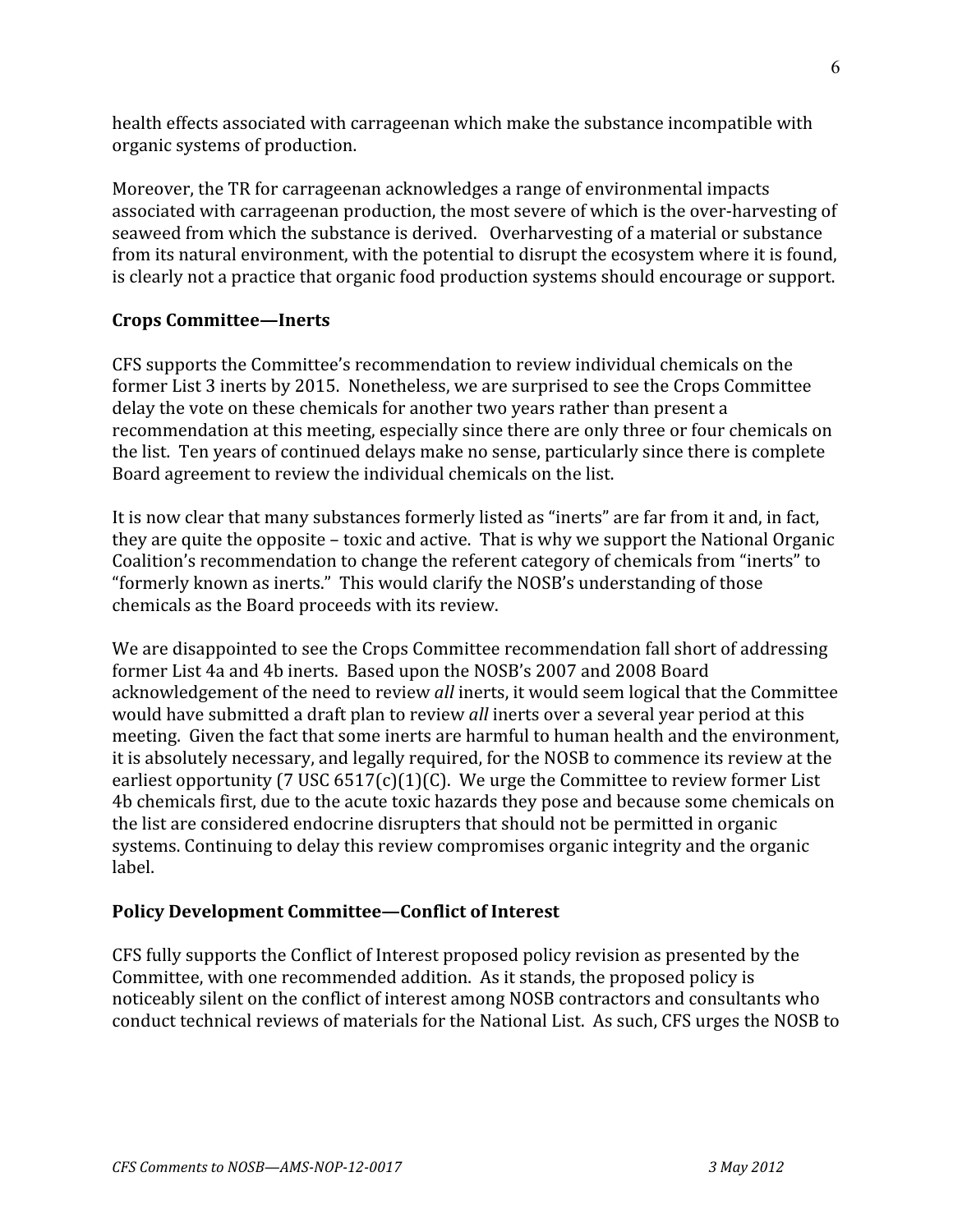add a provision to require full disclosure of any conflicts of interest on the part of NOSB contractors
and
consultants
by
adding
the
following
paragraph
to
end
of
the
policy:8

*Consistent with its COI policy, the NOSB seeks to ensure that contractors and consultants who provide research services to the NOSB do not stand to financially gain from any recommendations it makes with respect to the addition or removal of substances from the National List. Therefore, purveyors of such services will be requested to sign a conflict of interest statement, prior to the commencement of their work, which explicitly states that there is no actual or perceived direct financial interest to be gained from the outcome of their research that could prejudice the tone, scope or conclusion of the report in question or impair the individual or agency's objectivity. If a given contractor or consultant is unable or unwilling to sign the statement, then another individual or agency will be sought out to do the work.*

# **Policy Development Committee—Public Communication**

CFS
fully
supports
the
Policy
Development
Committee's
recommendations
on
public communication. As we have stated in our previous comments<sup>9</sup> to the NOSB, we believe that the NOSB not only has the statutory authority<sup>10</sup> but also the responsibility to directly communicate issues of critical concern from the greater organic community directly to the Secretary of Agriculture. These issues include those on the NOSB's bi-annual agenda and those
outside
of
the
Board's
agenda
which
members
of
the
public
are
compelled
to
raise
in their
written
and/or
verbal
comments.

We also strongly believe that the NOSB's work is greatly improved when experienced stakeholders
are
consulted
during
a
Committee's
development
of
a
discussion
document, proposed
guidance,
and/or
recommendation.

This
helps
the
Board
to
fully
understand
the various positions of the affected stakeholders and to more fully grasp the complexity of the issues at hand. It can also further serve to minimize disagreements and deep conflicts at its bi-annual public meetings and has the potential positive effect of facilitating Board decisions
that
meet
the
needs
of
diverse
stakeholders
and
the
NOP.

One
idea
for
facilitating
communication
between
NOSB
Committees
and
the
public
would be
to
open
up
an
ongoing
public
docket
to
receive
comments. This
would
be
a
valuable mechanism
for
stakeholders
to
engage
individual
Committees
on
critical
issues
of
concern to their constituents. Also, once the NOP is able to post Committee meeting notes in a timely manner, it will be much easier for stakeholders to substantively contribute to the deliberations
that
go
into
preparing
Committee
documents
and
for
the
Committee
to
clarify and
resolve
points
of
disagreement,
whenever
possible.

<sup>&</sup>lt;sup>8</sup> National Organic Standards Board. (2011). "Conflict of Interest," Policies and Procedures Manual, 2 Dec. Revised
Edition,
9.

<sup>&</sup>lt;sup>9</sup> Center for Food Safety. (2011). "November 2011 CFS Comments to the National Organic Standard Board." Available at: http://www.centerforfoodsafety.org/wp-content/uploads/2011/11/FINAL-CFS-NOSB-Comments‐13‐Nov.‐2011.pdf

<sup>&</sup>lt;sup>10</sup> Organic Foods Production Act of 1990. Sec. 2119. [7 U.S.C. 6518] National Organic Standards Board.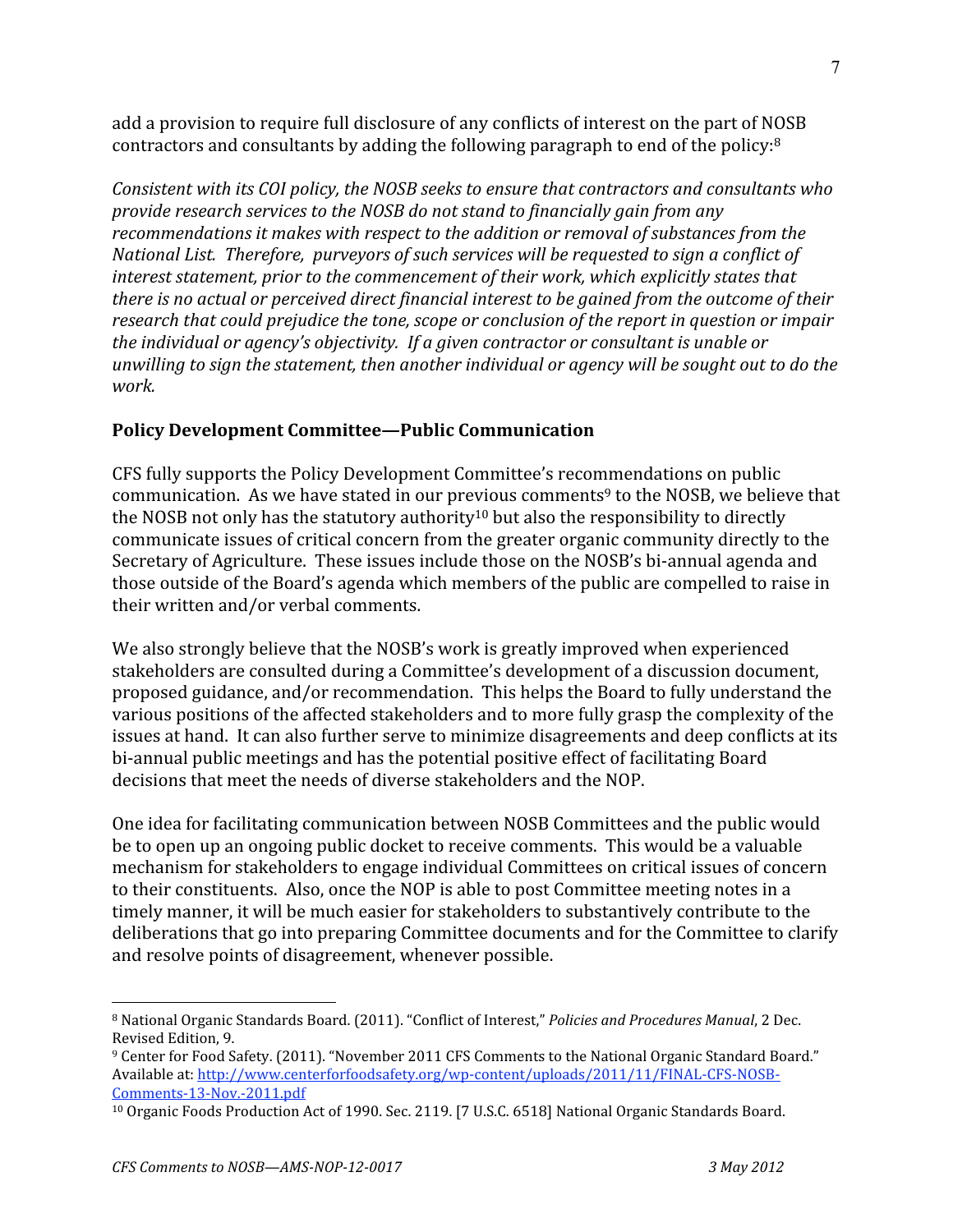#### **Livestock Committee—Animal Welfare**

CFS
applauds
NOSB's
efforts
to
support
animal
welfare
standards
for
organic
poultry operations
by
providing
the
Guidance
"to
aid
the
assessment
of
whether
or
not
the requirements of  $\S 205.238 - 241$  are being met sufficiently to demonstrate adequate animal welfare conditions on organic poultry operations."<sup>11</sup> What this means to CFS is that organic
standards
and
the
Guidance
must
include
all
necessary
safeguards
to
ensure animals
are
well‐fed,
healthy,
have
access
to
the
outdoors,
raised
in
an
environment
that allows
them
to
engage
in
natural
behaviors,
and
that
they
are
humanely
slaughtered. However,
CFS
has
found
serious
gaps
in
the
proposed
Poultry
Guidance
(PG)
which
would likely have the effect of compromising animals and food products under the OFPA and NOSB regulations. In our analysis, nearly every category in the draft PG fails to encourage employee training and sufficient monitoring of animal welfare practices or recording of a reasonable amount of monitoring data.<sup>12</sup> All of these protections are necessary to ensure that
animal
welfare
measures
actually
function
as
intended
and
that
they
are
transparent and
verifiable
by
certification
agencies.

In
our
November
2011
comments
to
the
NOSB,
CFS
expressed
its
concern
that "heavily prescriptive
or
quantifiable
measures
to
define
the
limits
of
animal
welfare
standards"
are problematic.

They
don't
allow
either
the
farmer
or
certifier
enough
room
for
considering individualized solutions that are suitable for the wide range of production systems used by organic livestock producers of differing scales and located in different parts of the country. They
also
add
an
increased
burden
of
documentation
with
minimal
improvement
to
the organic
system,
among
other
issues.

While we understand that these animal welfare documents are being offered as "guidance" to
certification
agencies,
we
are
concerned
that
some
certifiers
will
judge
farms
as acceptable or not, solely on the documents containing quantitative measurements. CFS would have preferred to see animal welfare approached from a position of reviewing a farm's organic system and how it provides the best interaction between their animals and their
environment. *Organic means protecting and enhancing soil, water and air resources while providing animal living conditions that allow for the natural behavior of the animal, lessening of stress, and healthy living conditions*.

## *Quantitative Criteria and "Body Scoring"*

Current
U.S.
animal
welfare
standards
were
written
in
response
to
problems
relating
to animal
welfare
found
on
some
non‐organic
and,
many
times,
on
factory‐style
farms.

Those facilities' effects on and existence within the ecosystem are not typically part of the management
strategy
implemented
by
industrially‐managed
farms. To
use
the
same
tools and
measures
designed
for
such
a
completely
different
system
does
a
disservice
to
both

<sup>&</sup>lt;sup>11</sup> Poultry Guidance (Mar. 28, 2012) at LC1.

<sup>&</sup>lt;sup>12</sup> CFS recognizes certain information must be recorded per a farmer's Organic Systems Plan. As discussed herein, in certain instances for some facilities, it may be necessary to consider reporting of other information to ensure that all facilities meet the "gold standard" of organic certification.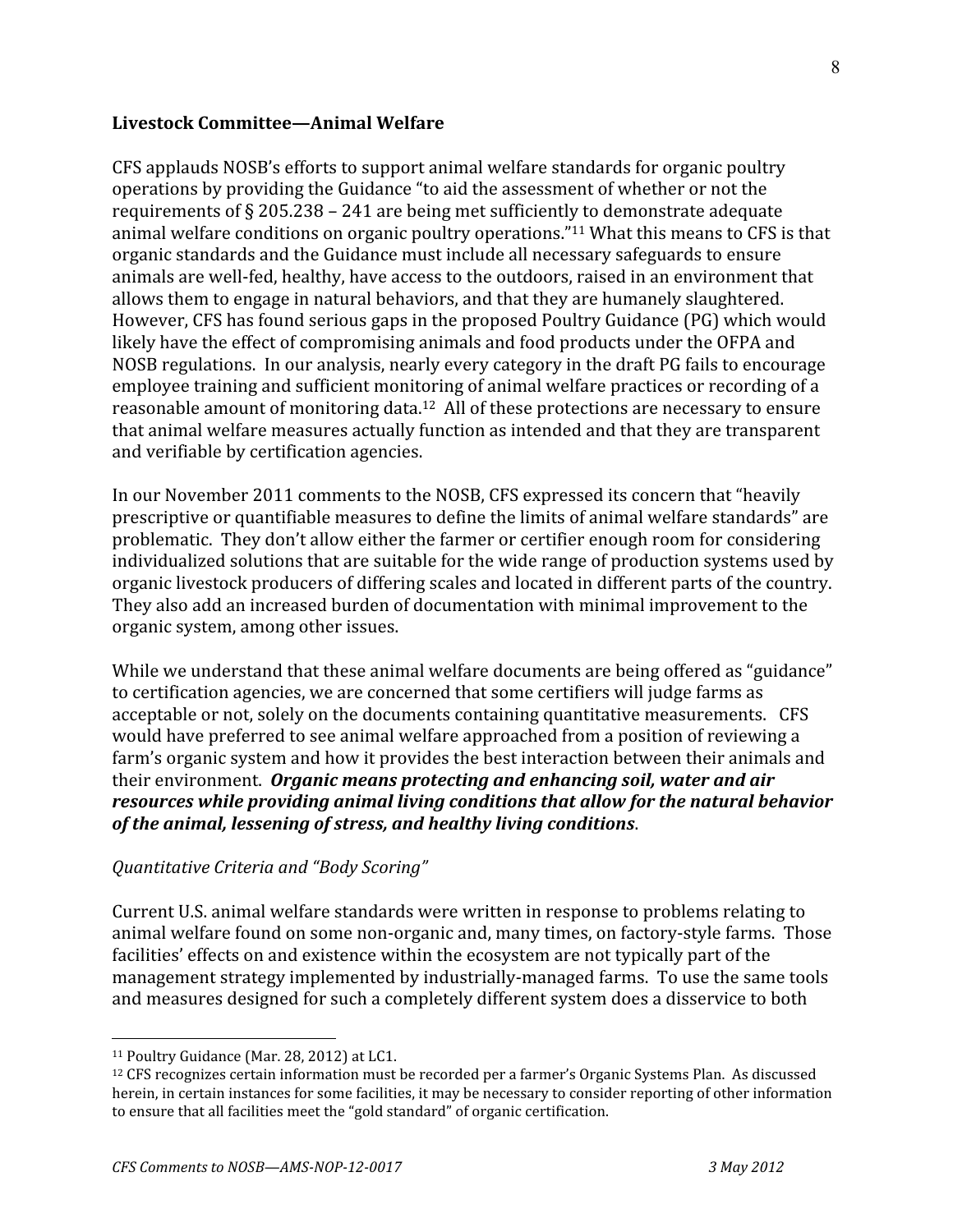these standards and to the organic farmers that would need to implement them. The lack of integration of the livestock with the land which provides them food, exercise, and which is
the
recipient
of
their
waste,
exposes
these
standards
as
being
incomplete. By
trying
to force the round organic farmer into the square hole of judging animal welfare by a number scoring system, we ignore the importance of managing the farm as a holistic system, a foundational
concept
of
organic.

We specifically object to "body scoring" as the NOSB's preferred method of judging animal welfare. Any system of assessment for animal welfare on organic farms must take into account
the
specific
ecosystem,
the
most
recent
climatic
conditions,
and
the
overall
Organic System Plan (OSP) of the farmer. Since an organic inspector visits each farm only once per year,
it
is
unfair
to
judge
the
animals
with
specific
body
scoring
criteria,
when
there
could have been a 4 inch rain the day before with resulting areas of mud. These animals would be wet, dirty and could have some difficulty walking. Body scoring is also a subjective science,
with
highly
trained
personnel
determining
a
different
score
on
the
same
animal
in many
cases.

From an organic certification point of view, the inspector is supposed to be an observer and report back to the certifier, who then makes the certification decision. By relying heavily on
a
numerical
methodology,
based
upon
subjective
judgment
criteria,
the
inspector
is discouraged
from
"painting
a
picture"
of
the
farm
and
its
system.

Instead,
they
will
be providing information that already is considered a final assessment of animal welfare. The rights
of
organic
farmers
and
their
respect
for
a
particular
ecosystem
are,
therefore, compromised
by
a
methodology
such
as
"body
scoring."

In
many
cases,
large
confinement
operations
might
be
able
to
have
their
animals,
from cows
to
poultry,
score
high
on
quantifiable
animal
welfare
scoring. However,
the
greater environmental
and
health
impacts
of
these
concentrated
animal
operations
is
not
taken into
account
in
this
type
animal
welfare
scoring.

We
must
not
lose
the
environmental focus on organic farms. It is through the recognition of the interdependency of all of the activities of the farm that organic farmers innovate and develop a wide variety of beneficial systems
for
both
their
livestock
and
the
land.

While many of the points made in the PG provide generally good assessments of what healthy animals should look like and what their living conditions should provide, CFS believes that these standards could still be improved to prevent a one-sided, solely quantitative
assessment
of
animal
welfare. Instead,
we
should
be
looking
primarily
at qualitative
standards,
ones
that
provide
guidance
on
the
quality
of
the
overall
system,
and not
just
the
quantity
of
correct
activities
or
results
seen
once
a
year
on
an
organic
farm. Rather than relying solely on animal welfare standards born out of non-organic farming systems, the NOSB should expand their thinking and Guidance to better incorporate these concerns
and
to
include
the
organic
point
of
view.

We believe that the Livestock Committee's work is not yet complete on this subject. Further guidance, building upon some of the good work in specific sections of the poultry guidance,
using
a
more
systems‐based
approach,
should
be
added
to
this
proposed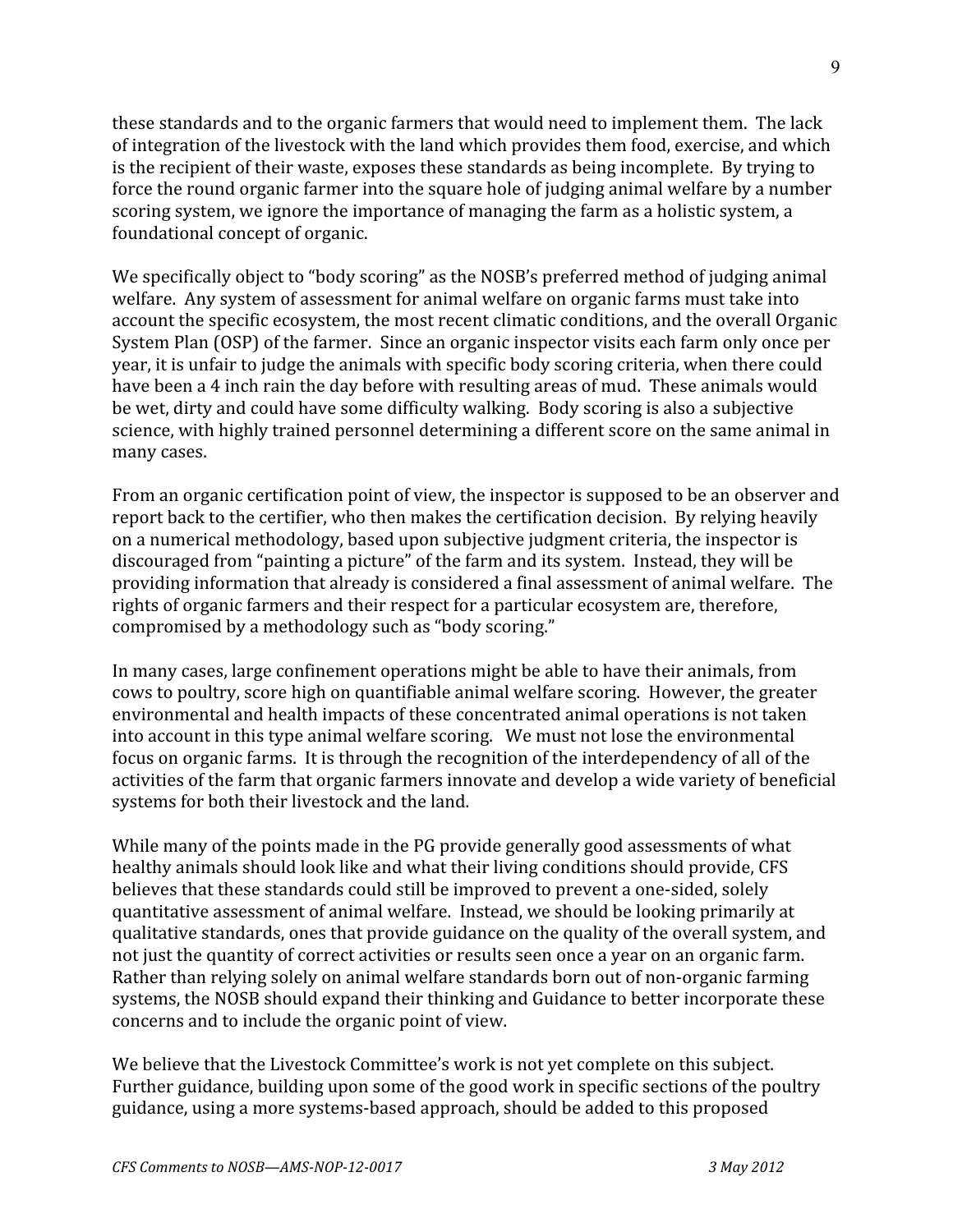Guidance. It would provide a more well-rounded and versatile toolbox for producers, inspectors and certifiers to use when judging high-quality animal welfare on all organic farms. In
certain
circumstances,
areas
where
strict
numerical
assessments
are
provided should be rejected and instead replaced with a vision that farmers can strive to achieve of a healthy farm, with the needs and effects of the interactions of livestock and the environment
taken
into
account.

CFS
favors
a
qualitative
approach
to
animal
welfare
so
as
to
allow
for
flexibility
required
of diverse organic farming operations in a variety of ecosystems, geographies, climates, etc. There
are
so
many
scenarios
where
a
qualitative
approach
is
best
for
organic
food production.

However,
CFS
also
recognizes
that
NOSB's
guidance
must
simultaneously address
the
full
spectrum
of
organic
farms,
from
those
striving
to
be
as
holistic
as
possible by
integrating
both
crops
and
animals
into
a
whole
farm
ecosystem
to
those
large‐scale production
facilities
where
the
sheer
size
of
the
operation
could
impinge
upon
the
use
of preferred
animal
welfare
practices
(see
comment
below
on
facility
size).

Despite
the variety of producers covered by the NOSB, in certain situations, a quantitative approach may be necessary to establish the "floor" of what is acceptable in the "gold standard" of organic
practices.

Farmers
and
farm
employees
are
responsible
for
making
sure
animals have all of their needs met. Hence CFS strongly recommends that NOSB include employee training
and
reasonable
record‐keeping
requirements
in
its
Guidance.

This
will
go
a
long way to secure and support organic producers' good practices, backing up the organic certification
process,
and
ensuring
animal
welfare.

# *Facility Size*

Since organic rules require chickens to have access to the outdoors, and currently the size of
outdoor
egg
farms
is
limited
by
FDA
to
3,000
chickens,
organic
egg
farms
(or
individual flocks) are thus limited to 3,000 in size.<sup>13</sup> CAFOs may be small, medium or large under the Clean
Water
Act
regulations.

The
categorization
depends
both
on
the
number
of
layers, broilers,
or
chickens,
and
on
the
kind
of
manure
handling
system
in
use.

Typically
facilities with more than 9,000 laying hens or broilers using liquid manure handling systems are "medium" CAFOs.<sup>14</sup> "Large" poultry facilities generally exceeding 30,000 laying hens or broilers
and
using
a
liquid
manure
handling
system
are
CAFOs.15

In
the
push
for profitability,
some
producers
may
comply
with
organic
standards
as
minimally
as
possible, compromising
the
intended
uniformity
of
organic
production.16

CFS
recommends
that
within
the
PG,
NOSB
recognize
the
diversity
in
size
that
exists
for organic
poultry
producers
and
build
in
guiding
provisions
that
do
not
encourage
a
cookie‐ cutter
approach.

For
example,
certain
quantitative
measurements
referred
to
within
these comments
may
be
more
suitable
for
larger
facilities,
but
not
necessary
or
substantive

<sup>13</sup> *See* 21
CFR
118.1.

 $14$  40 CFR 122.23(b)(6)(i)(I)-(I).

<sup>15
40</sup>CFR
122.23(b)(4)(ix)–(xi).

<sup>&</sup>lt;sup>16</sup> See Chad M. Kruse, Student Author, The Not-So-Organic Dairy Regulations of the Organic Food Production Act of 1990, 30 S. Ill. U. L. I. 501, 516-18 (2006) (describing allegations that cost-motivated factory farming practices are not sufficiently compliant with the Organic Foods Production Act to be considered organic).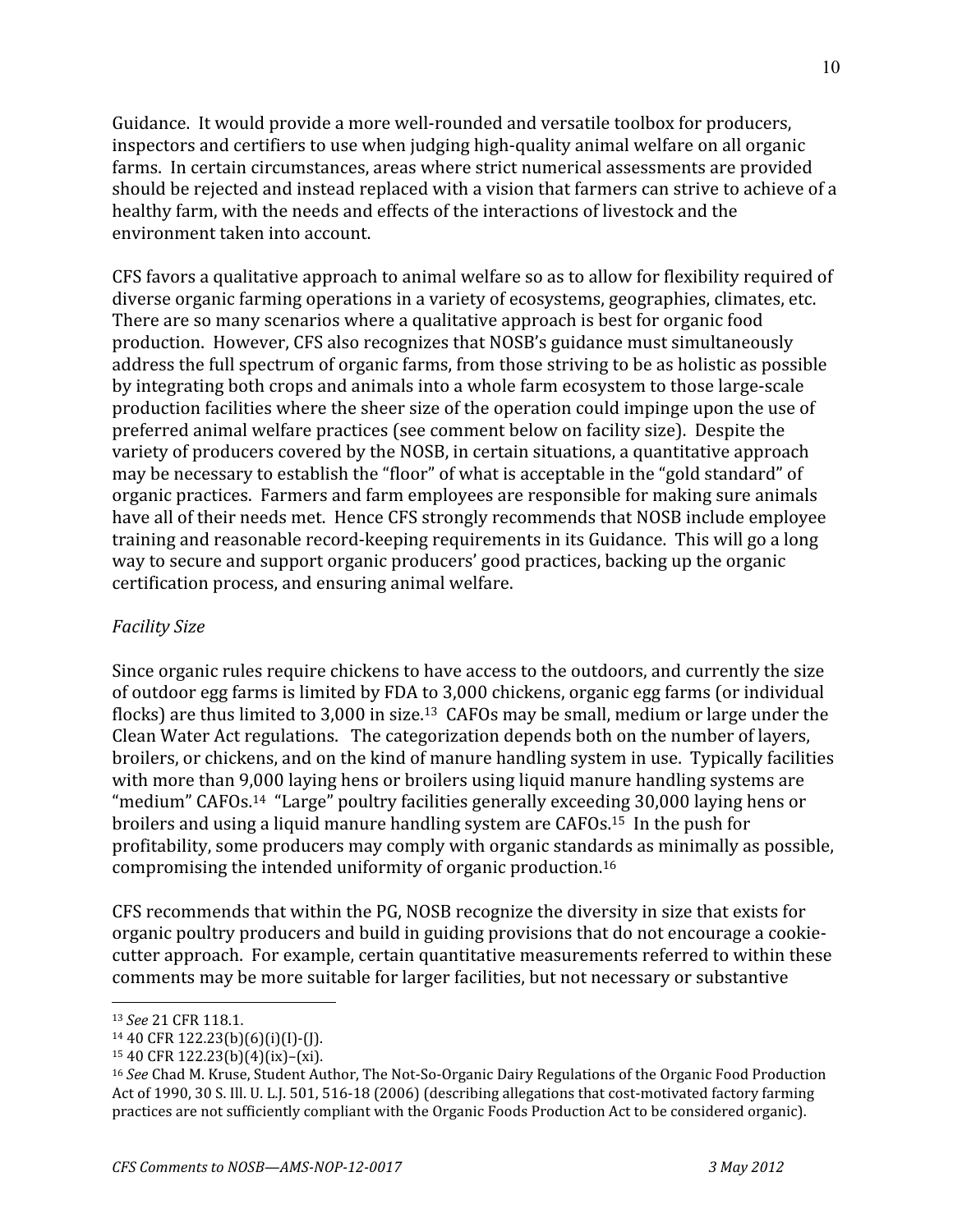#### indicators
for
smaller
organic
poultry
facilities.

#### *Nutritional Requirements*

The nutritional requirements put forth in the PG are generally commendable.

With respect to water drinkers, the PG proposes 1 nipple drinker per 12 hens. CFS suggests that by only slightly changing this guideline to 1 nipple drinker per 10 hens, the NOSB could offer poultry less competition for a vital resource and increase the animal welfare of poultry, as per the Humane Farm Animal Care Standards.<sup>17</sup>

## *Physical Alterations (Beak Trimming) and Preventing Injurious Pecking*

CFS
generally
opposes
beak
trimming
and
encourages
producers
to
first
proactively
seek alternative
management
methods
of
preventing
cannibalism
amongst
birds,
as
per
the
draft PG.<sup>18</sup> Beak trimming—a painful procedure often causing pain throughout an animal's life is
commonly
performed
as
a
way
to
reduce
feather
pecking.19

Yet
studies
indicate
that beak
trimming
does
not
reduce
feather
pecking
and
that
other
more
humane
procedures do.20

While
infrared
technology
is
preferable,
it
may
not
be
available
for
many
poultry producers.

Instead
of
routine
beak
trimming,
CFS
recommends
providing
sufficient
litter and
scratching
materials
and
ample
access
to
vegetative
outdoor
areas,
thereby
reducing feather pecking by allowing poultry to engage in natural behaviors. Only if such methods prove
ineffective
should
producers
consider
beak
trimming.

The
area
where
the
PG
falls short in this regard is in addressing the specifics of beak trimming practices. CFS proposes that
NOSB
recommend
that
any
beak
trimming
is
performed
by
trained
farm
personnel
and that
any
beak
trimming
is
limited
to
portions
of
the
upper
or
lower
mandible.

Such limitations are essential for creating humane limitations on what can easily become an inhumane
practice.

#### *Forced Molting*

 $\overline{a}$ 

The NOSB's Poultry Guidance on forced molting must be clearer than in its current version. The first sentence says "[f]orced molting by feed withdrawal is not permitted..." yet the second sentence states "[i]f forced molting is practiced...."<sup>21</sup> CFS agrees that forced molting by
feed
withdrawal
must
not
be
allowed.

The
Guidance,
however,
must
be
much
clearer under
what
conditions
forced
molting
may
be
applied,
specifying
when,
and
under
what conditions,
it
may
be
acceptable
to
ensure
humane
treatment,
respect
of
flocks'
natural cycles,
and
to
avoid
abuse.

<sup>&</sup>lt;sup>17</sup> *See, e.g.*, Chickens, Humane Farm Animal Care - Animal Care Standards (Feb. 2009) at 3.

<sup>&</sup>lt;sup>18</sup> See, e.g., Comments, Center for Food Safety, Docket No. AMS-NOP-11-0014; NOP-11-05 at 3 (Apr. 10, 2011). <sup>19</sup> MICHAEL C. APPLEBY ET AL., POULTRY BEHAVIOR AND WELFARE 88 (CABI Publishing 2004); ROLLIN, FARM ANIMAL WELFARE: SOCIAL, BIOETHICAL, AND RESEARCH ISSUES 119 (Iowa St. U. Press 1995).

<sup>&</sup>lt;sup>20</sup> MENKE ET AL., ANIMAL HEALTH AND WELFARE IN ORGANIC AGRICULTURE, MUTILATIONS IN ORGANIC ANIMAL HUSBANDRY 173
(M.
Vaarst
et
al.,
eds.
CABI
Publishing
2004).

<sup>21</sup>Poultry
Guidance
(Mar.
28,
2012)
at
LC2.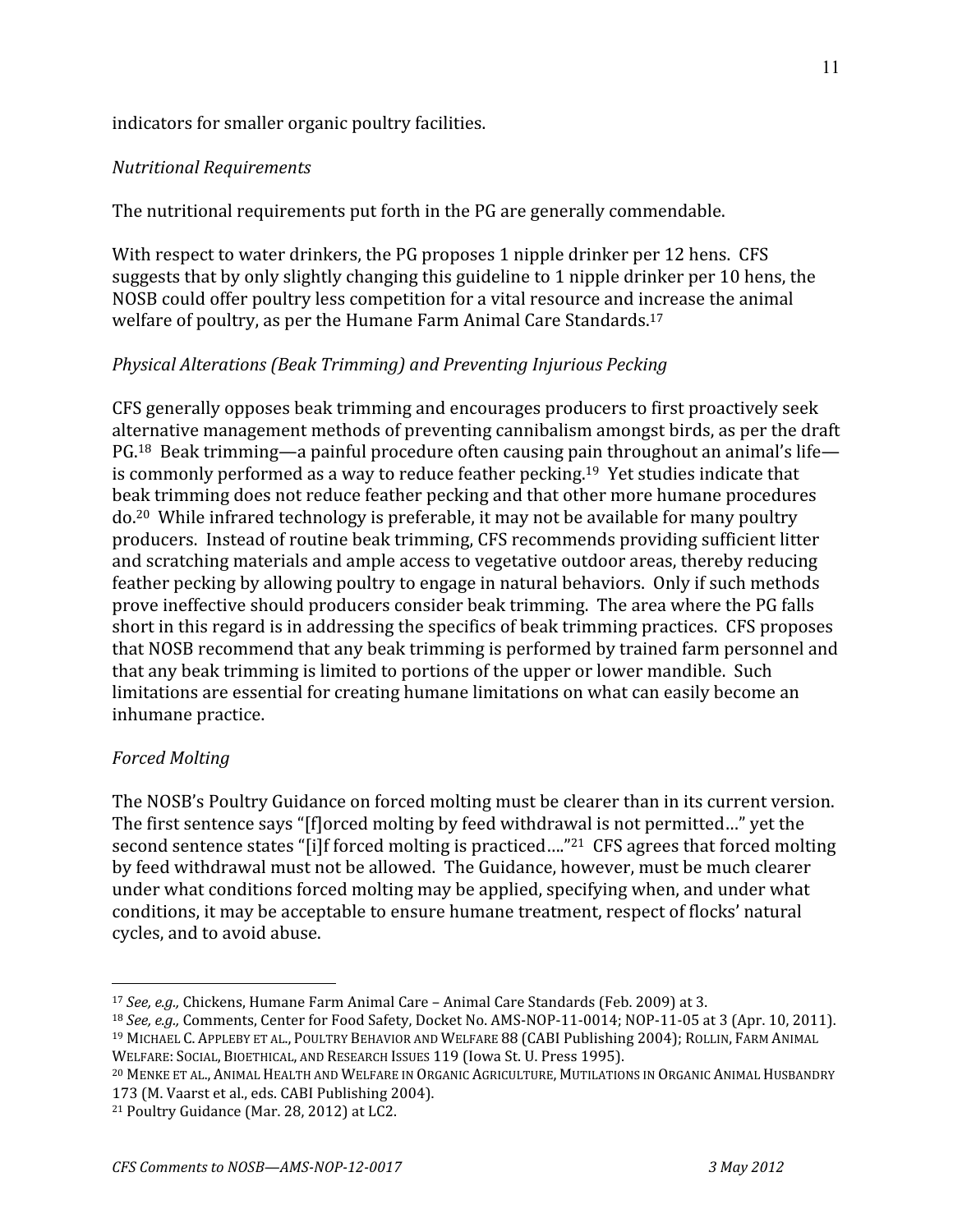## *Poultry Health*

The
PG
section
on
health
is
lacking
in
a
number
of
ways
that
prevent
it
from
holistically supporting
a
comprehensive
and
effective
poultry
health
plan.

First
and
foremost,
the Guidance should focus more on *prevention* than on audits of existing conditions. By focusing
on
prevention,
poultry
health
could
be
greatly
ameliorated.

As written, some of the greatest and most significant weaknesses of the PG are that it: (1) suggests,
but
does
not
further
explain
how,
poultry
should
be
monitored
for
signs
of
stress and
disease,
(2)
does
not
indicate
any
specific
monitoring
data
to
track,
and
(3)
does
not suggest
which
facilities
should
consult
with
a
veterinarian
to
prepare
and
OSP
for
poultry. The
PG
should
elaborate
how
it
intersects
on
these
issues
with
the
OSP.

The PG proposes that "no more than 2% should have poor hygiene, lesions or other injuries."22

This
proposal
regarding
animal
health
must
be
further
contextualized
by
the NOSB
to
have
practical
applications
because
these
are
just
symptoms
of
a
potential
larger problem.

For
example,
it
is
important
to
understand
the
cause
of
the
lesions
or
injury. What are the conditions that created the problem in the first place? Can the organic system be improved to eliminate the source of the problem? The PG does not specify whether this applies
to
a
flock
or
all
birds
under
a
producer's
control.

The
PG
does
not
specify
during what time period the 2% timeframe is permissible, what birds count towards a 2% tally, and
NOSB
does
not
offer
any
justification
for
why
a
2%
tolerance
number
should
be acceptable.

The
PG
does
propose
that
all
poultry
farms
draft
and
follow
an
animal
health
plan; however, it does not take the next step of advocating that the animal health plan is updated on
a
regular
basis.

The
animal
health
plan
proposal
also
does
not
include
any
policy requirements
for
cleaning,
disinfection,
tolerance
levels
for
each
of
the
proposed
plan requirements
(including
vaccinations,
biosecurity,
contingency
plans
for
emergencies, predator
exclusion
steps,
veterinary
contacts,
and
emergency
euthanasia
procedures).

The
Guidance
should
also
focus
more
on
prevention
of
lameness
rather
than
"diagnosis"
of the
degree
of
a
bird's
lameness
by
scoring.

The
reason
the
Guidance
focuses
on
scoring
is because
not
enough
prevention
is
done.

If
NOSB
decides
to
pursue
gait
scoring,
any
such system
should
be
more
descriptive
to
assist
producers
in
making
important
determinations regarding
birds'
lameness
and
mobility
impairment.

For
example,
specified
time
frames are
needed
so
that
producers
can
carefully
evaluate
a
bird's
condition
and
pain
level.

This would advise a handler on how best to assess a bird's ability to stand or walk. Just because such a bird can stand or walk for 2 or 3 seconds does not mean the bird is not in pain or healthy. Scores 2 and 3 for birds that have gait abnormalities that impair functions should specify
what
examples
of
functions
are
impaired
(e.g.
feeding
and
drinking)
at
each
score category. While the PG states that, ideally, no birds should reach Score 3 since they are

<sup>22</sup>Poultry
Guidance
(Mar.
28,
2012)
at
LC2.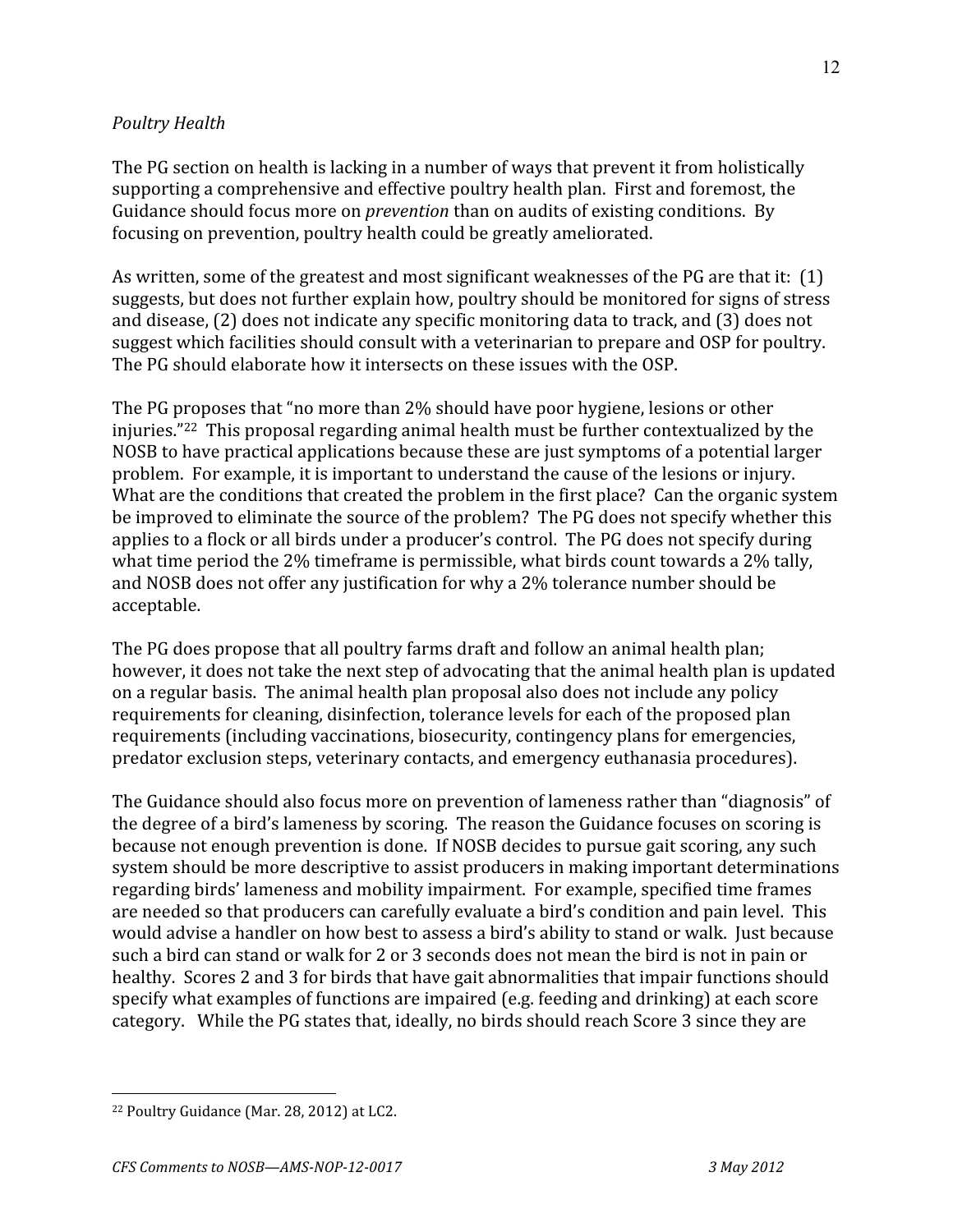probably experiencing pain at those scores, <sup>23</sup> the Guidelines need to specify what a producer
must
do
about
birds
at
those
levels.

To prevent leg problems, the PG proposes limiting broiler growth to no more than 45g per day and this should be achieved without feed restriction.<sup>24</sup> The PG should, as part of the leg problem
prevention
approach,
establish
criteria
for
monitoring
leg
problems,
and
for
when a
veterinarian
should
be
consulted.

With respect to dermatitis, the PG encourages producers to avoid dermatitis lesions by preventing wet, sticky or compact litter.<sup>25</sup> To encourage healthy environments for poultry, they
should
also
simultaneously
state
that
wet
litter
must
be
replaced
promptly.

If producers
have
dry,
friable
litter
at
all
times
the
ammonia
levels
are
likely
to
be
low. Elevated ammonia levels can cause respiratory issues and blindness in birds.

## *Indoor Living Conditions*

The
PG
indoor
living
conditions
do
not
address
the
kind
of
flooring
that
the
NOSB recommends.

CFS
recommends
flooring
of
a
solid,
smooth,
hard
construction
type
and without
significant
cracks.

The lighting recommended by the PG currently includes an 8 hour rest period daily. CFS urges
the
NOSB
to
also
include
a
recommendation
for
a
minimum
of
8
hours
of
light
daily as
well.26

A
continuous
period
of
darkness
is
required
so
birds
can
sleep,
which
helps
the growth of birds so that their bones can hold the weight they are gaining. If the lights are on,
poultry
will
eat
more
and
producers
can
fatten
birds
more
quickly,
slaughter
them more quickly, and market them more quickly, but this is not an appropriate animal welfare practice.

As
such,
the
lighting
should
be
regulated
appropriately.

The
PG
also
does
not
address
whether
heating
and
cooling
systems
are
required,
or
how humidity should be regulated in indoor living conditions. Temperature and humidity control
should
be
regulated
appropriately.

The PG addresses ventilation, but should do so in a more specific fashion. For example, the Guidance advises that ammonia levels should "generally" be less than 10ppm, but it fails to specify at what height and where this measurement should be taken (e.g. at bird height), and
omits
to
state
during
what
time
period.

The
PG
suggests
using
test
strips
to
test ammonia levels, and says "if excessive ammonia is noted a second test using passive dosimeter
or
gas
detection
tubes
should
be
conducted."27

The
Guidance
does
not
specify what constitutes "excessive" ammonia, or the conditions governing such testing. It also

 $\overline{a}$ 23
Poultry
Guidance
(Mar.
28,
2012)
at
LC3.

<sup>24</sup>Poultry
Guidance
(Mar.
28,
2012)
at
LC3.

<sup>25</sup>Poultry
Guidance
(Mar.
28,
2012)
at
LC3.

<sup>&</sup>lt;sup>26</sup> The E.U. requires a minimum of six hours of darkness per day. *See, e.g.*, Council Directive 2007/43 EC Laying
Down
Minimum
Standards
for
the
Protection
of
Chickens
Kept
for
Meat
Production,
Annex
I,7,
2007 O.J.
(L
182)
19‐28
(EU).

<sup>27</sup>Poultry
Guidance
(Mar.
28,
2012)
at
LC10.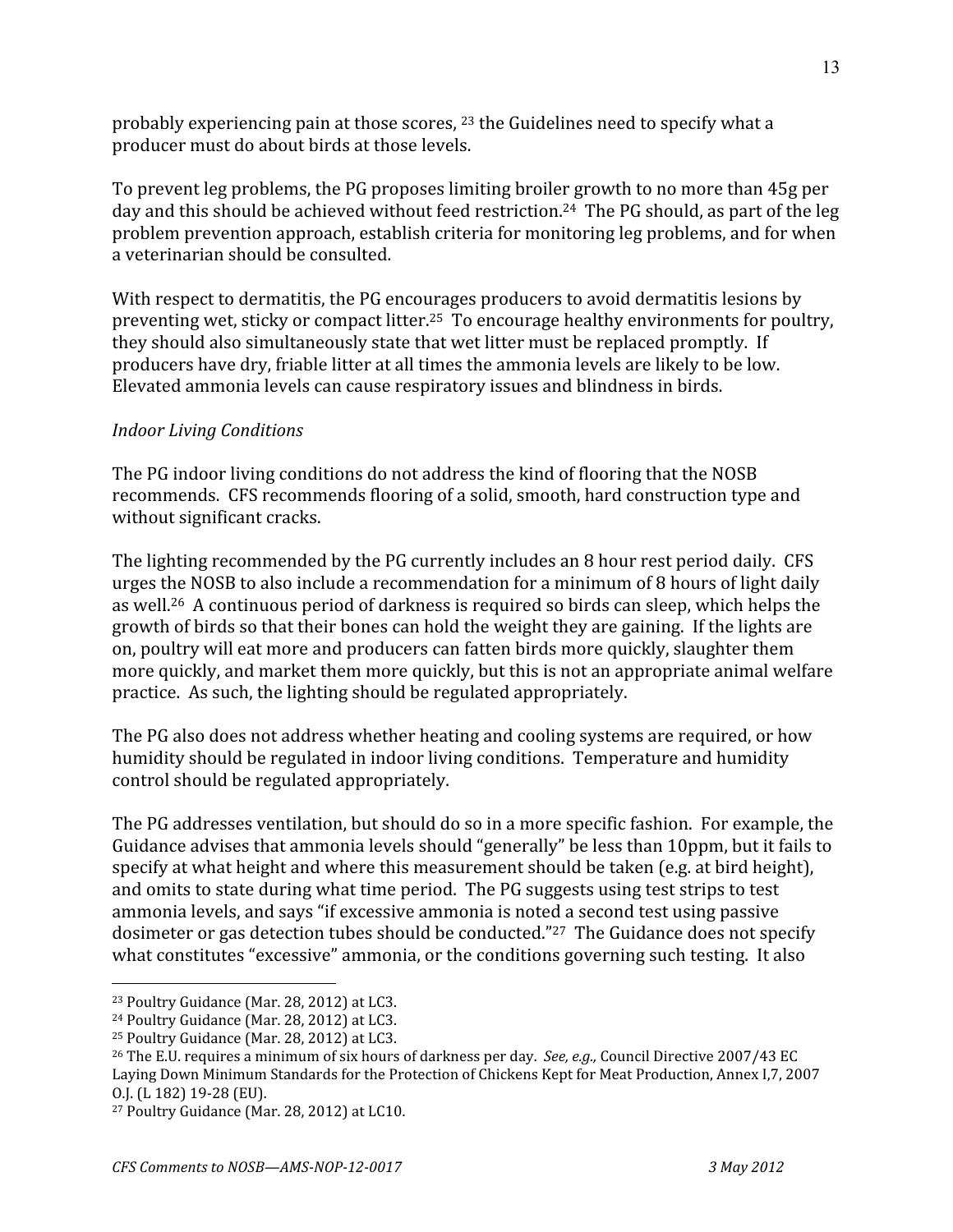does
not
require
ventilation
systems
and
should
do
so
in
order
to
provide
a
healthy
and clean
indoors
environment.

The
PG
completely
ignores
other
air
quality
measurements
that
are
essential
to determining the health of an animal facility - namely, hydrogen sulfide, carbon dioxide, carbon
monoxide,
and
volatile
organic
compounds
(VOCs).

Some
of
these
air
pollutants react with chemicals in the atmosphere to form fine particulate matter (PM2.5, PM10 and TSP),
which
can
cause
health
effects
for
animals
and
humans
miles
away
from
large
size animal
facilities.

The PG says "[d] ust should also be kept to a minimum",<sup>28</sup> but fails to qualify or define what constitutes
"a
minimum"
or
to
specify
when
and
where
dust
measurements
should
be taken.
"Dust"
from
some
larger
facilities
can
in
fact
include
endotoxins
and
particles dangerous
for
human
health.

CFS
recommends
that
in
the
interest
of
continuing
the NOSB's
role
of
establishing
the
"gold
standard",
NOSB
consider
not
just
current
baseline standards
of
the
Occupational
Safety
&
Health
Administration
(OSHA)
and
the
National Institute for Occupational Safety & Health (NIOSH), but also the findings of studies on dust and particulate matter on large animal production facilities.<sup>29</sup> CFS recommends that the PG require
testing
of
certain
poultry
facilities
for
these
air
quality
indicators,
and
consider implementing
even
stricter
standards
than
OSHA
and
NIOSH.

Lastly, the PG does not suggest ongoing monitoring and recording of monitoring data for air
quality,
heat,
or
light
/
darkness,
but
the
Guidance
should
do
so
to
ensure
all
producers adhere
to
organic
standards
and
promote
poultry
health.

# *Outdoor Access and Living Conditions*

The PG provisions state that outdoor access must be provided to all poultry, but does not provide a number of days that animals should have access to the outdoors.

The
PG
does
not
–
but
should
‐
provide
specifications
regarding
the
moisture
tolerance levels or drainage requirements for poultry outdoor access areas. CFS also suggests that regional
differences
and
weather
events
be
taken
into
account
for
any
such
specifications.

The PG states that producers may "[r]otate the use of range areas by taking flocks off of pasture
to
prevent
the
buildup
of
infectious
organisms
and
allow
the
re‐growth
of vegetation."30

First,
such
a
statement
is
inconsistent.

Rotation
means *pasture* rotation
and

 $\overline{a}$ 28
Poultry
Guidance
(Mar.
28,
2012)
at
LC10.

<sup>&</sup>lt;sup>29</sup> *See, e.g.*, Dana Cole et al., "Concentrated Swine Feeding Operations and Public Health: A Review of Occupational and Community Health Effects." 108 ENV. HEALTH PERSPECT. 8 (Aug. 2000); Peter S. Thorne, "Environmental
Health
Impacts
of
Concentrated
Animal
Feeding
Operations:

Anticipating
Hazards
– Searching for Solutions." 115 ENV. HEALTH PERSPECT. 2 (Feb. 2007): Shawn G. Gibbs et al., "Isolation of Antibiotic-Resistant Bacteria from the Air Plume Downwind of a Swine Confined or Concentrated Animal Feeding Operation." 114 ENV. HEALTH PERSPECT. 7 (July 2006). These studies address primarily swine facilities, but do note that there are similar considerations and problems for poultry and cattle facilities. <sup>30</sup> Poultry Guidance (Mar. 28, 2012) at LC11.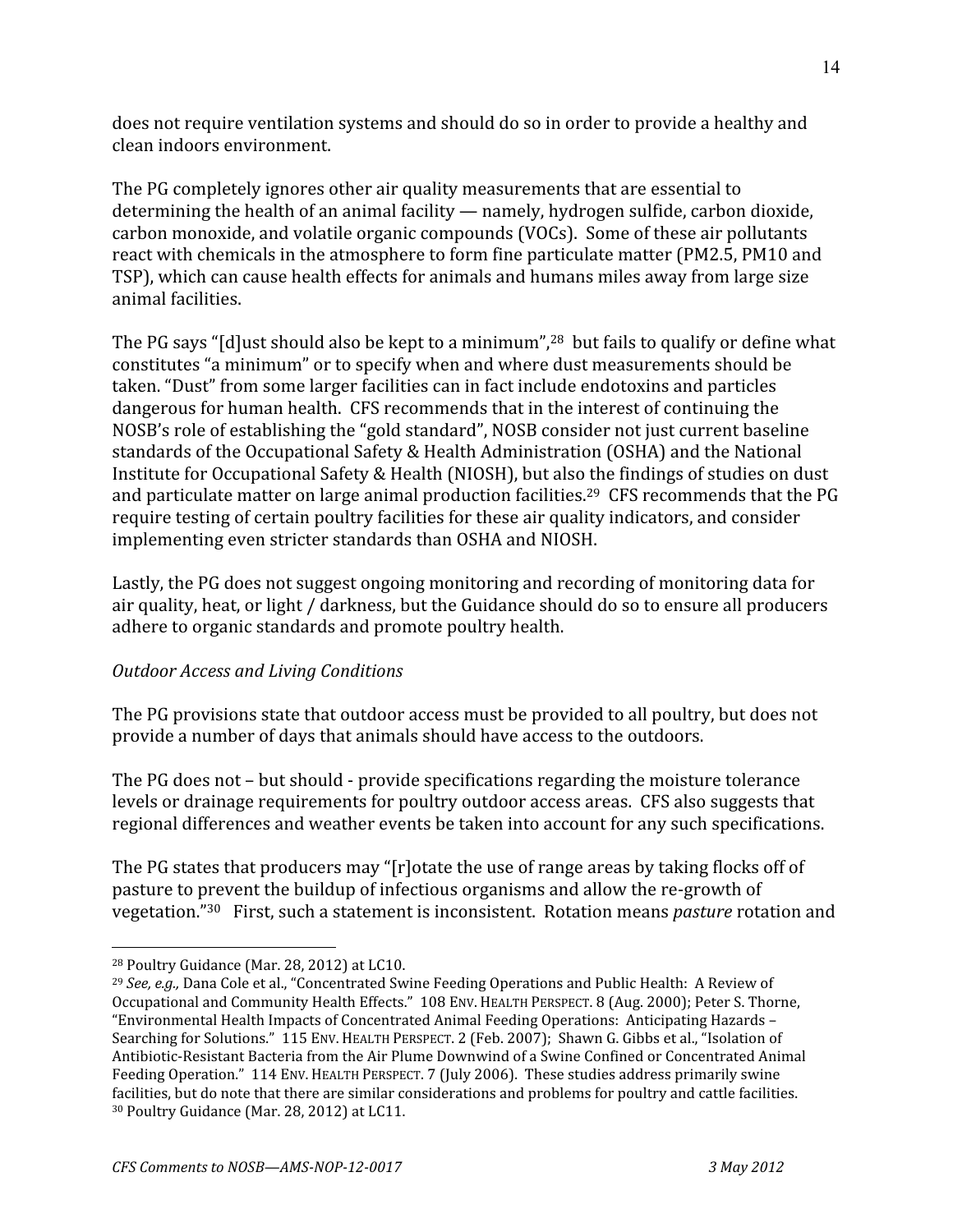not
taking
flocks
off
of
pasture.

Second,
without
any
context
for
how
long
poultry
may
be taken off of a particular pasture and moved to another one, the PG contains a loophole that could
be
taken
advantage
of,
which
is
contrary
to
the
principles
of
rotation.

CFS recommends that the NOSB simply re-word this particular Guidance and propose a limit to this
time
off
of
pasture
so
that
producers
do
not
take
advantage
of
a
system
designed
to encourage healthy rotation. The goal is that any time off of pasture would be temporary, and
solely
to
prevent
buildup
of
infectious
organisms
and
to
allow
the
re‐growth
of vegetation.

The
PG
has
adopted
space
allowances
partially
in
conformity
with
CFS's
prior recommendations,
however
CFS
continues
to
believe
the
proposed
Guidance
does
not
go far
enough.

The
Poultry
Guidance
space
allowance
for
every
bird *other than laying hens*  and breeders is based on a bird's weight. CFS agrees that NOSB should use a weight-based space allowance protocol, but CFS insists that NOSB use this standard for *all* birds. NOSB's current
proposal
allows
for
2.0
square
feet
per
bird
for
laying
hens
and
breeders
and
this
is simply
unacceptable.

CFS
has
previously
advocated
that
space
allowance
should
be
based on
weight,
and
continues
to
support
that
basis
for
space
allowance
calculations.

The European
Union
(EU),
for
example,
has
conventional
poultry
standards
that
provide
2‐6 square feet per bird.<sup>31</sup> U.S. organic standards should aim higher. In order to ascertain appropriate
animal
welfare
standards
for
organically
raised
animals,
producers
must provide
their
animals
with
plenty
of
space
to
exhibit
natural
behaviors.

NOSB's recommendations for this space are simply not strong enough to ensure animal welfare. CFS
believes
that
the
stocking
rates
for
chickens
must
be
greatly
increased
and
must
be based
on
bird
weight,
not
on
the
number
of
birds.

Furthermore, the Guidance space allowance requirements must allow for variable housing systems
depending
on
the
region.

Cold
winters
and
hot
summers
should
be
taken
into account
into
space
guidelines.

The PG also permits "slatted / grated floors" to be considered as floor space.<sup>32</sup> It is unclear whether the PG is proposing that this be in an outdoor or indoor environment. If indoors, this
flooring
is
not
acceptable.

Floors
should
be
of
a
solid,
smooth,
hard
construction
and there must be no significant cracks in the floors. If outdoors, poultry should not be on floors but should be on pasture and not in need of floors.

# *Humane Handling of Poultry*

The
PG
does
not
address
important
aspects
of
poultry
handling
that
relate
to
employee training. It is possible to reduce animal suffering by instituting training programs. In the

 $\overline{a}$ <sup>31</sup> EU standards provide for approximately 16 to 20 pounds of broiler per 12 square feet. Broiler slaughter weight ranges from 3.5 to 6 lbs. Therefore, the EU standards allow anywhere from 2 to 6 full grown broilers per
12
square
feet,
depending
on
whether
enhanced
animal
welfare
measures
are
used.
Council
Directive 2007/43
EC
Laying
Down
the
Minimum
Rules
for
the
Protection
of
Chickens
Kept
for
Meat
Production, art.3(2), (2007) O.J. (L 182) 19-28 (EU). The proposed broiler stocking density is much weaker than EU standards,
allowing
1
bird
per
square
foot.
European *Id.*

<sup>&</sup>lt;sup>32</sup> Poultry Guidance (Mar. 28, 2012) at LC12.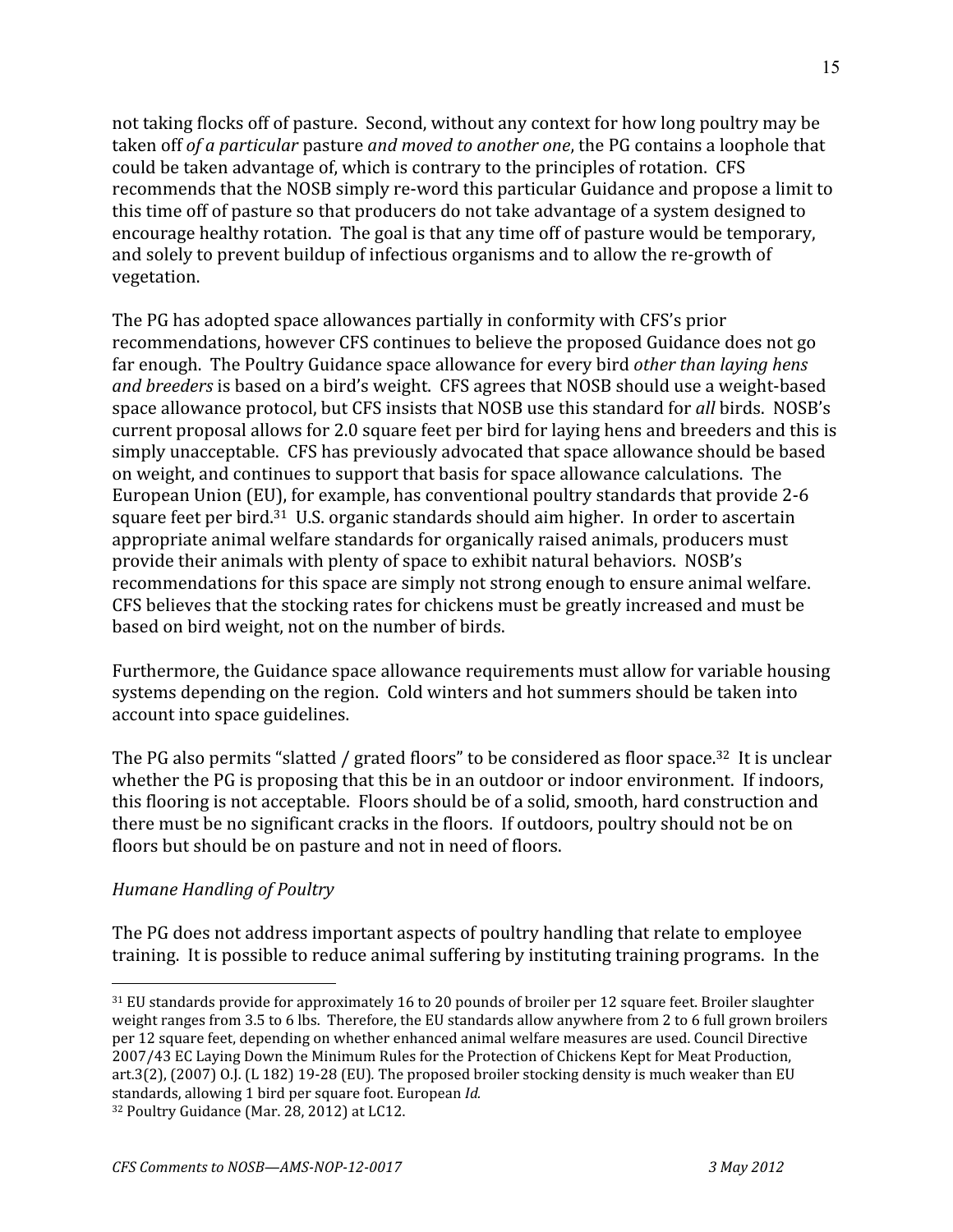EU,
it
is
common
for
animal
welfare
regulations
to
recommend
that
all
employees
handling animals
attend
animal
welfare
training
courses.33

CFS
recommended
previously
that employee training should be part of the NOSB regulations. The Guidance does not state a limit for the number of birds an employee can carry, whether any employee training is required, and how animal welfare is to be during the catching process. To minimize stress of
the
birds,
CFS
recommends
that
catching
take
place
in
low
lighting,
that
birds
be
caught individually
and
carried
by
the
legs,
and
that
no
more
than
3
birds
should
be
carried
in
one hand. CFS further recommends that should crowding occur during catching, the Guideline proposes
procedures
including
that
the
handling
of
poultry
should
cease,
poultry
should
be allowed to settle, and then catching may re-start. The PG says inspectors should "discuss" procedures
for
catching
and
loading
poultry,
but
does
not
address
employee
training
on this
issue
so
as
to
minimize
injury
to
birds.

CFS
believes
NOSB
could
provide
much
more
detailed
transport
animal
welfare
provisions. CFS
recommends
that
NOSB
adopt
provisions
for
feeding
and
watering
as
well
as
detailed requirements for the allowable length of journey time, and access to food and water.<sup>34</sup> CFS also
recommends
that
NOSB
put
forth
guidelines
for
space
allowances
for
transport.
The current
NOSB
guidelines
do
not
do
so.

The
guidelines
also
do
not
address
ventilation during transport, monitoring of welfare during transport, the size of transport trays, and how birds can be sheltered from weather conditions during transport. Lastly, producers should be required to record mortality data during transportation, and the NOSB must propose
acceptable
limits
on
mortality
rates
during
transportation.

## *Euthanasia and Depopulation*

CFS
proposes
the
following
changes
to
the
PG
on
euthanasia
and
depopulation:

First, the guidelines propose that "[n]o live birds should be found on dead piles." In the interest
of
animal
welfare
and
humane
practices,
the
focus
of
this
guideline
should
be reversed; it should read "[n]o live birds can be placed on dead piles." A live animal should not have to wait to be *discovered* on a dead pile; it *should not be placed* on a dead pile in the first instance. Similarly, the guidelines state that "[i]t is extremely important to confirm that all animals are dead before disposal."<sup>35</sup> CFS recommends that NOSB demonstrate how important this issue is by simply inserting the word "immediately" so that the Poultry Guideline reads "[i]t is extremely important to *immediately* confirm that all animals are dead
before
disposal."

If
poultry
facility
employees
are
properly
trained,
they
will
know how to properly identify a live animal, not place it on a dead pile, and provide the bird with an
immediate
humane
death
if
appropriate.

<sup>&</sup>lt;sup>33</sup> See, e.g., Council Directive 2007/43, EC Laying Down the Minimum Rules for the Protection of Chickens Kept for Meat Production, ¶ 9 and art. 4, 2007 0.J. (L 182) 20 and 22 (EU). 34Council
Regulation
1/2005,
Annex,
2005
O.J.
(L
3/1)
(EC).

<sup>&</sup>lt;sup>35</sup> Poultry Guidance (Mar. 28, 2012) at LC16.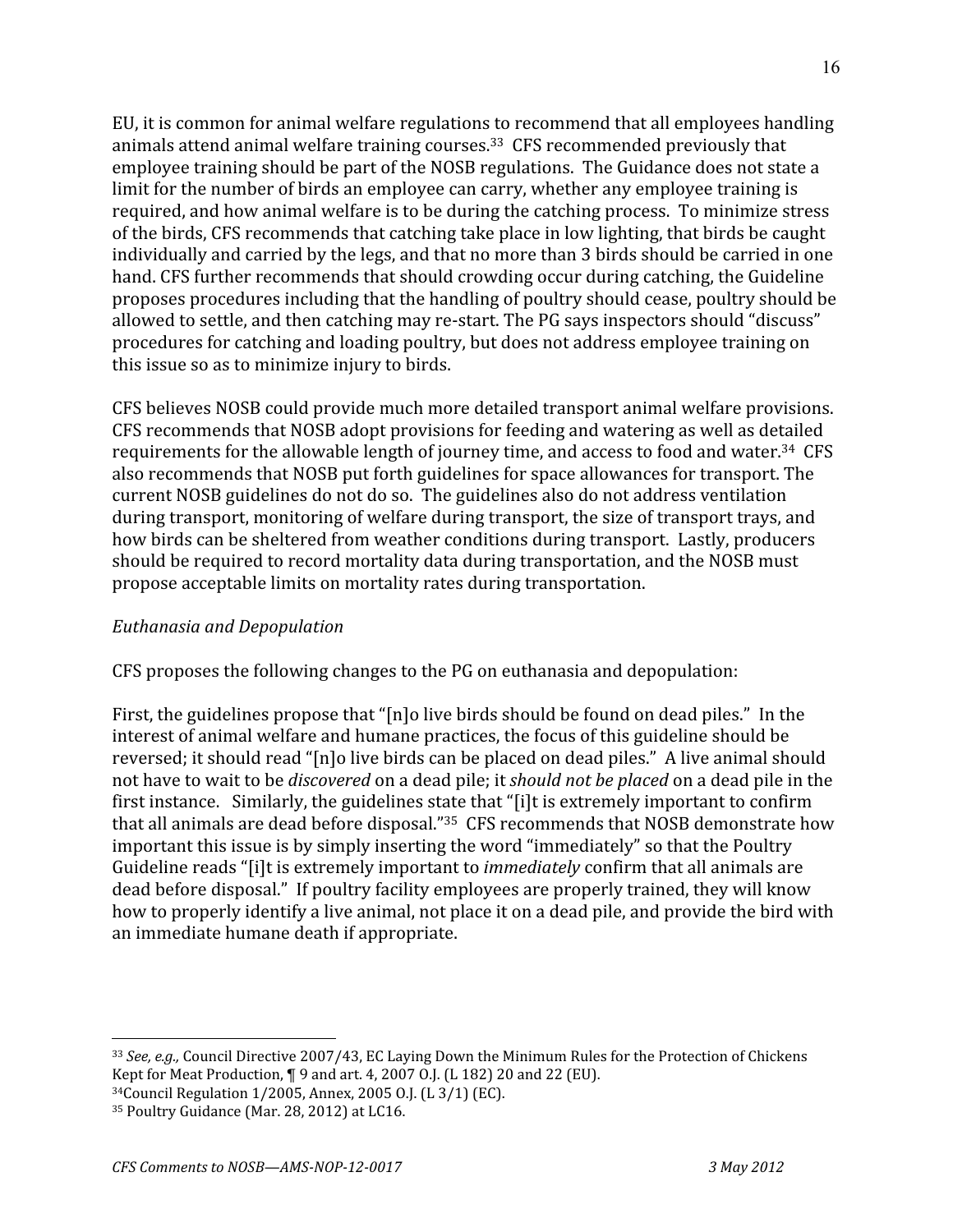Second, the PG allows for electrical or percussive stunning followed by neck cutting.<sup>36</sup> CFS believes that NOSB could raise the standard on this procedure by simply inserting a timing requirement for the neck cutting. CFS recommends that neck cutting occur within 10 seconds
of
the
stun.

CFS
cannot
emphasize
enough
the
need
for
NOSB
to
include
in
its
Guidance
employee training
requirements.

Such
a
requirement
is
the
backbone
of
all
of
NOSB's
animal
welfare provisions.

Furthermore,
CFS
encourages
NOSB
to
require
monitoring
and
recording
of data
so
that
the
use
of
humane
practices
supported
by
the
NOSB
can
be
confirmed.

# *Slaughter of Poultry*

Although the
PG
requires
facilities
to
perform
self‐audits
on
a
weekly
basis,
the
NOSB
must go
one
step
further
and
require
that
this
audit
data
is
recorded.

The proposed PG states that "[o]rganic certifiers can use documentation from other thirdparty
animal
welfare
audits
that
have
been
performed
and
should
do
additional
auditing
as necessary."37

CFS
strongly
questions
how
such
an
ambiguous,
non‐binding
standard
can possibly
satisfy
the
organic
standards.

NOSB's
PG
does
not
specify
what
third‐party standards may be acceptable or not acceptable, or explain why such standard is so. CFS recommends
that
NOSB
specify
the
standard
and
that
NOSB
adopt
those
of
Certified Humane.

NOSB must also require that employees charged with slaughter functions are trained. Even limited
training
can
make
an
enormous
difference
in
animal
welfare,
especially
at slaughter.

CFS
recommends,
as
it
has
previously,
that
NOSB
promote
comprehensive training for animal transporters and veterinarians overseeing slaughter. NOSB should also require
an
animal
welfare
officer
be
appointed
to
oversee
slaughter
operations.

So
as
to
minimize
trauma
to
birds,
the
NOSB
should
require
that
birds
are
slaughtered
as soon
as
possible
after
arriving
at
a
slaughter
facility.

Birds
should
also
be
handled humanely during the slaughter process, and the shackle time should be limited to 90 seconds.

## *Stunning and Bleeding*

 $\overline{a}$ 

For stunning, the current guidelines state that "[a]ll birds (100%) should be dead before they enter the scald tank."<sup>38</sup> CFS believes the NOSB could ameliorate the animal welfare component
of
the
guidelines
by
simply
making
sure
that
the
inspector
assessing
whether birds are rendered insensible by the stunning does so before birds enter the scald tank. If at
this
point
it
appears
that
a
bird
is
not
stunned,
immediate
action
must
be
taken
to humanely
kill
the
bird.

<sup>36</sup>Poultry
Guidance
(Mar.
28,
2012)
at
LC14.

<sup>37</sup>Poultry
Guidance
(Mar.
28,
2012)
at
LC15.

<sup>&</sup>lt;sup>38</sup> Poultry Guidance (Mar. 28, 2012) at LC16.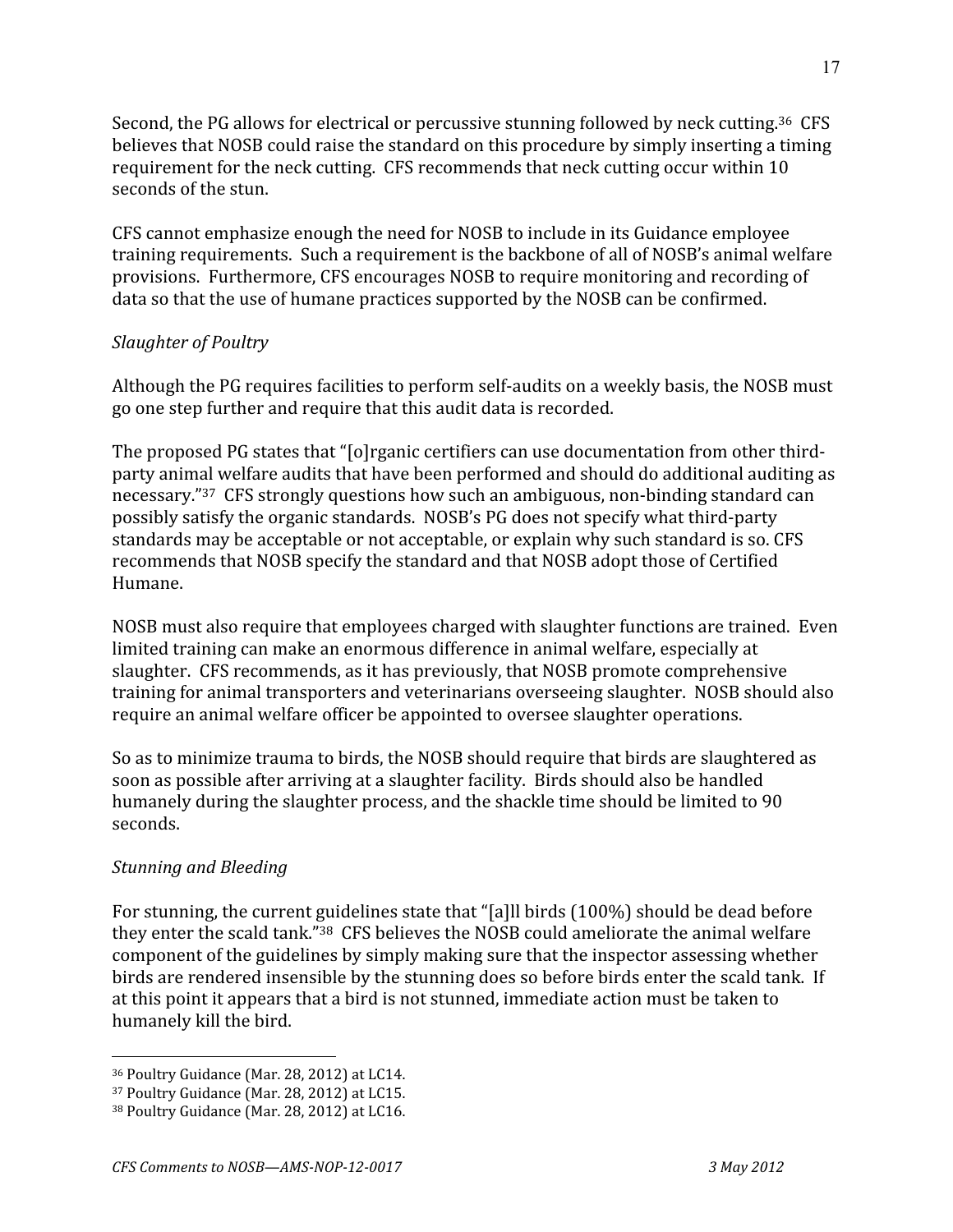The PG does not suggest a time within which slaughter and plucking should occur. Since birds
may
maintain
some
nerve
sensitivity
after
death,
CFS
recommends
that
they
should not
be
immersed
in
scalding
tanks
or
plucked
until
at
least
90
seconds
have
elapsed
since major blood vessels in their necks have been severed. This will serve to limit pain, discomfort,
and
trauma
to
birds.

The PG allows for a maximum of 2% of birds to have broken or dislocated wings, and no birds
should
have
broken
legs.

CFS
believes
by
instituting
employee
training
this
maximum threshold
can
be
lowered
and
damages
to
birds
decreased.

# *Conclusions*

All
of
the
Poultry
Guideline
provisions
should
address
animal
welfare
training
for employees handling animals, especially those performing physical alterations. It is possible
to
reduce
animal
suffering
by
instituting
training
programs.

As
CFS
has
previously recommended,
and
as
is
practiced
in
the
EU,
it
is
common
for
animal
welfare
regulations
to recommend that all employees handling animals attend animal welfare training courses.<sup>39</sup> Even
limited
training
can
provide
farm
workers
with
information
on
the
sensitivity
of animals
to
negative
handling
and
the
practical
benefits
in
ease
of
management
and productivity when positive procedures are adopted.<sup>40</sup> Training can focus on the most common
and
painful
physical
alterations,
minimizing
animal
pain
and
suffering
and promoting
proper
handling.

Such
limited
training
need
not
be
cost
prohibitive
to
small farmers, as local veterinarians and even veterinary students could be enlisted and costs potentially
subsidized.

The Poultry Guideline should also require regular monitoring and recording of data on aspects
of
poultry
operations
to
enable
producers
to
track
the
effects
of
animal
welfare practices
on
animal
health.
This
data
will
also
facilitate
determining
whether
producers
are in
compliance
with
NOSB
recommendations
and
their
Organic
System
Plans.

## **Materials Committee—Aquaculture**

Although the Materials Committee did not include a document on aquaculture for public comment
and
discussion
at
the
upcoming
NOSB
meeting
in
New
Mexico,
since
it
is
an agenda
topic,
CFS
would
like
to
reiterate
its
support
for
moving
forward
with
the development of regulations on this important growth industry for organic.

CFS
believes
that
organic
aquaculture
has
the
potential
to
provide
consumers
with
a healthy, fresh, organic source of fish protein. However, a truly holistic organic regulatory system
is
needed
—
from
facility
siting
to
fish
harvesting
—
to
ensure
that
organic

<sup>&</sup>lt;sup>39</sup> *See, e.g.* Council Directive 2001/93, EC Laying Down the Minimum Standards for the Protection of Pigs, art. 5,
2001
O.J.
(L
316)
36‐38
(EU).

<sup>40</sup>EU
Scientific
Veterinary
Committee, *The Welfare of Intensively Kept Pigs*,
(Sep.
30,
1997) *available at* http://ec.europa.eu/food/animal/welfare/farm/out17\_en.pdf (last visited April 8, 2010).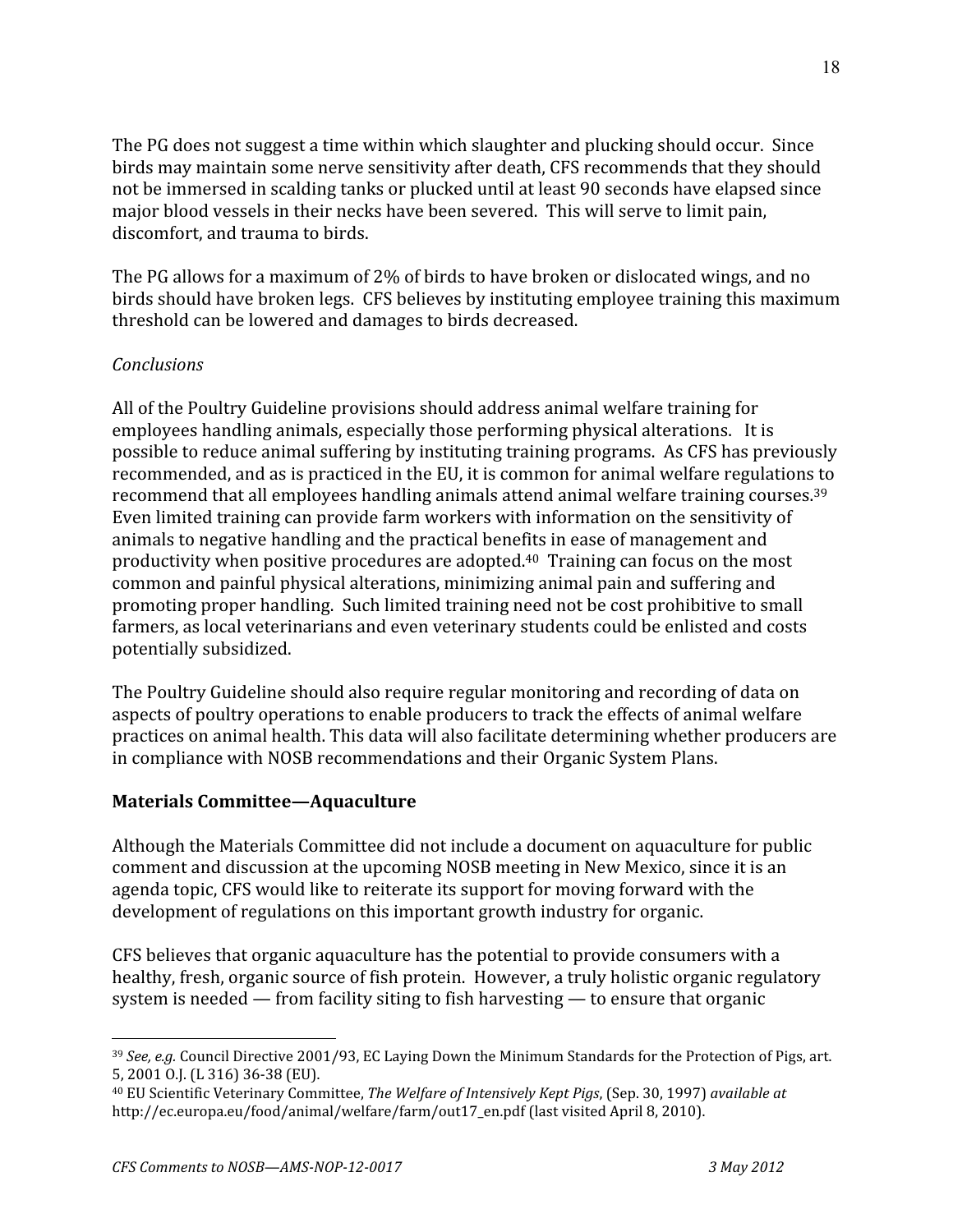aquaculture systems of production uphold the NOSB's Principles of Organic<sup>41</sup> and the letter of
the
OFPA
law.

Moreover,
we
believe
that
organic
aquaculture
production
systems
can avoid
the
environmental
and
human
health
impacts
associated
with
existing
industrial aquaculture
production
methods
and,
instead,
supply
an
alternative,
efficient, environmentally
sound,
and
humanely
produced
source
of
human
food
protein.42

That
is
why
we
support
the
careful
development
of
organic
aquaculture
regulations, beginning
with
land‐based,
closed‐loop,
recirculating
systems.

Such
systems
eliminate
fish escapes
because
they
are
closed
to
the
outside
environment
and
located
removed
from water bodies. They minimize environmental impacts by recycling clean water in closed systems with the aid of beneficial microbes and plant species. Small to medium scale aquaculture systems allow for the routine regulation, monitoring, and control of inputs, outputs, pH, water quality, and fish health and welfare. They also allow for the efficient use of
energy,
space,
and
water.

Waste
products
generated
within
the
aquaculture
system
can be
utilized
and
incorporated
into
the
system
by
the
plants
and
animals
living
there, minimizing
the
need
for
waste
disposal
outside
of
the
system.

Wastes
that
cannot
be avoided,
can
be
repurposed,
composted,
used
as
fertilizers
or
managed
in
the
same
way that
livestock
waste
is
managed
under
the
organic
standards.

Water
discharged
from cleaning
and
restocking
must
be
made
as
clean
as
or
even
cleaner
than
when
it
entered
the system.

This
type
of
ecological
fish
farming
system
sharply
contrasts
with
ocean‐based
facilities and
open
ocean
net
pens
currently
used
for
non‐organic
aquaculture
production,
which
we do
not
support.

CFS
believes
that
such
facilities
should
ever
be
allowed
to
be
certified organic
because
fish
escapes
are
impossible
to
prevent
or
control,
as
is
evidenced
by numerous case studies from around the world that have documented such releases.<sup>43</sup> Escapes
from
fish
farms
not
only
negatively
impact
marine
biodiversity,
but
they
also disrupt
the
natural
behavior
of
marine
life
by
introducing
alternative
food
sources,
foreign matter,
species,
diseases,
and
parasites
into
the
marine
environment.

CFS
also
does
not
support
harvesting
wild
forage
fish
to
feed
farmed
fish,
under
any circumstance,
as
was
recommended
by
the
NOSB
in
2008.

Organic
aquaculture
systems must
never
be
allowed
to
compete
with
wild
marine
life
for
food.

Not
only is
it
ecologically unsustainable, but it is also inconsistent with the Principles of Organic<sup>44</sup> production. This is also
one
of
the
many
reasons
why
carnivorous
fish,
such
as
salmon,
which
require
a protein‐rich
diet
that
includes
wild
fish,
fish
meal
and
fish
oil,
should
never
be
approved
as "organic."

Moreover,
migratory
fishlike
salmon,
whose
natural
behavior
dictates
that
they migrate
from
the
sea,
up
rivers,
to
breed
in
fresh
water,
are
inappropriate
species
for
fish farming
in
captivity.

 $\overline{a}$ <sup>41</sup> National
Organic
Standards
Board.

(2001)
"NOSB
Principles
of
Organic
Production
and
Handling," *NOSB Policy and Procedures Manual,*Revised
April
29,
2011.

<sup>&</sup>lt;sup>42</sup> Research has shown that it takes over three tons of wild fish to produce one ton of farmed salmon. (Naylor. Rosamond
et
al.

(2000).
"Effect
of
aquaculture
on
world
fish
supplies," *Nature,* 405:
1017‐1024. 43
See
Appendix
1:
Chart
of
Fish
Escapes.

<sup>44</sup> National
Organic
Standards
Board.

(2001)
"NOSB
Principles
of
Organic
Production
and
Handling," *NOSB Policy and Procedures Manual,*Revised
April
29,
2011.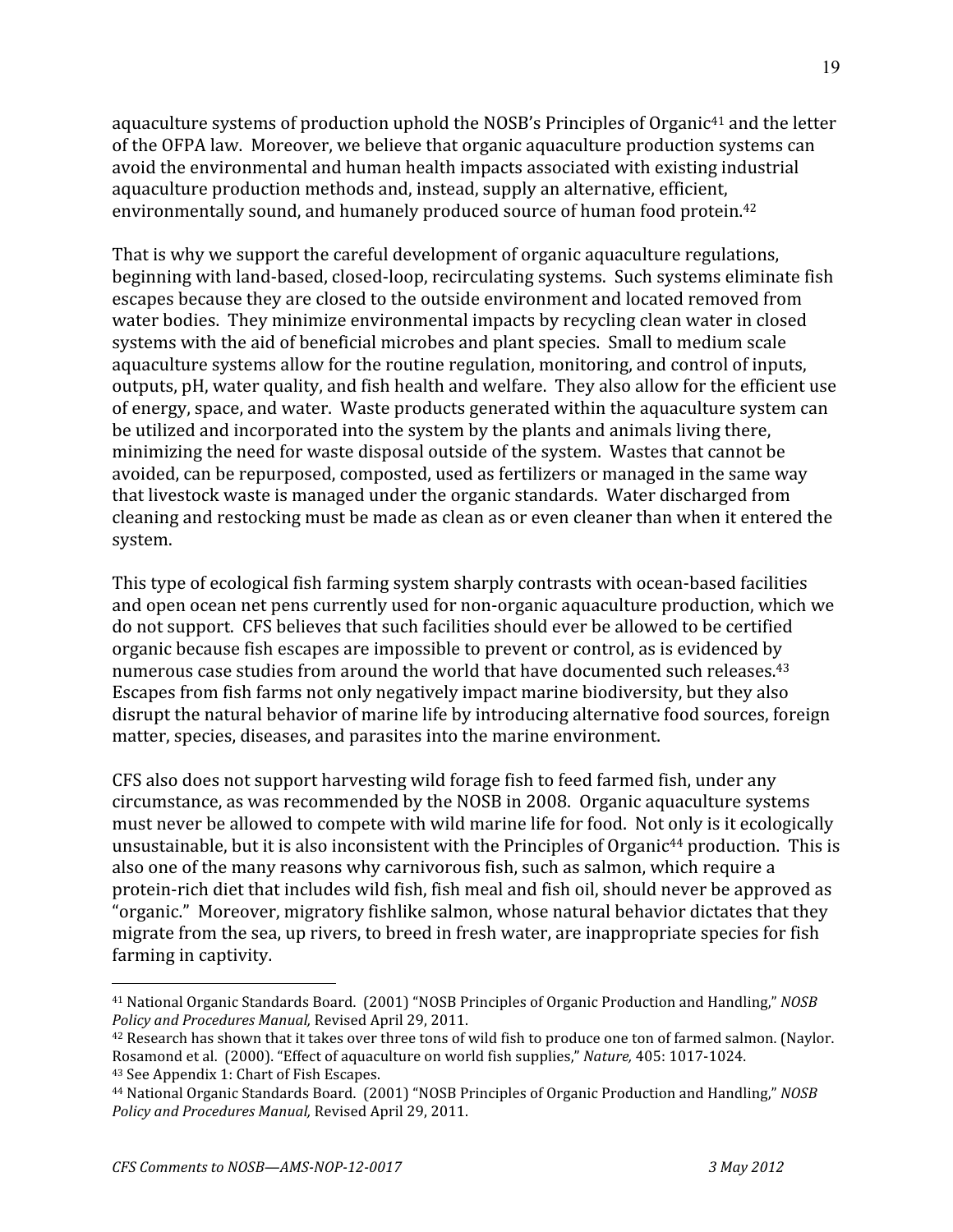Fish feed is one of the critical components of a certifiable organic aquaculture system. In order for farmed fish to be certified organic, OFPA<sup>45</sup> requires that they are fed organically produced
feed,
as
required
of
other
livestock,
and
reflected
in
the
Organic
Rule.46

The Courts have interpreted these provisions to require that organic livestock receive a 100% organic
feed
ration.

This
cannot
in
any
way
be
legally
interpreted
to
mean
that
wild
forage fish
can
be
considered
certified
organic
because
they
are
not
grown
and
managed
in accordance
with
OFPA.

The only exception to the 100% organic feed ration requirement is allowances for nonsynthetic and permitted synthetic substances that are feed additives and feed supplements in §205,252(e). According to OFPA regulations, "feed" includes all "edible materials which are
consumed
by
livestock
for
their
nutritional
value"
and
"encompasses *all*agricultural commodities."<sup>47</sup> Wild fish meal and fish oil do not fall into this category of allowable supplements
and
additives
because
they
are
considered
feed.

Keeping
these
and
other
important
organic
parameters
in
mind,
it
is
clear
that
not
every type
of
fish
farm
or
fish
species
can
be
certified
organic.

That
is
why
we
support
the development
of
organic
aquaculture
regulations,
beginning
with
land‐based,
closed‐loop, recirculating systems. To that end, we believe that the following principles should provide the
foundation
for
an
organic
aquaculture
system
and
future
regulatory
development:

1.
Enhancing
the
biodiversity
and
aquatic
ecology
within
the
system
to
minimize
external inputs.

This
includes
growing
plants,
bivalves,
other
shell
fish
and
bottom
feeders
within the
system
to
filter
waste,
supply
nutrients,
and
provide
habitat
and
shelter.

2. Prohibiting dangerous inputs and outputs. This includes materials already prohibited in organic
such
as:

antibiotics,
genetically
engineered
inputs,
hormones,
growth
regulators, synthetic
pesticides
and
fertilizers,
synthetic
dyes
and
colorants,
and
all
other
substances that
are
prohibited
under
OFPA.

3.

Supplying
nutritious,
100%
certified
organic
feed,
as
is
required
for
all
organic
livestock and poultry producers under OFPA. The use of wild or non-organic farmed fish meal and fish
oil
in
feed
must
be
strictly
prohibited.

4.

In
an
organic
aquaculture
system,
synthetic
materials
of
any
type
must
not
be
used
to fulfill system functions such as feeding and filtering, and they must not be used as a crutch to prop up overcrowded or poorly designed systems. The limited synthetics that are permitted
must
be
thoroughly
vetted
through
a
newly
established
Materials
Review process
specifically
tailored
for
aquaculture
systems.

Synthetic
Materials
already
on
the National List cannot automatically be allowed in organic aquaculture systems, due to the

<sup>45
7</sup>U.S.C.
§6509
(c)(1)

<sup>46
7</sup>C.F.R.
§205.237

<sup>47
7</sup>C.F.R.
§205.2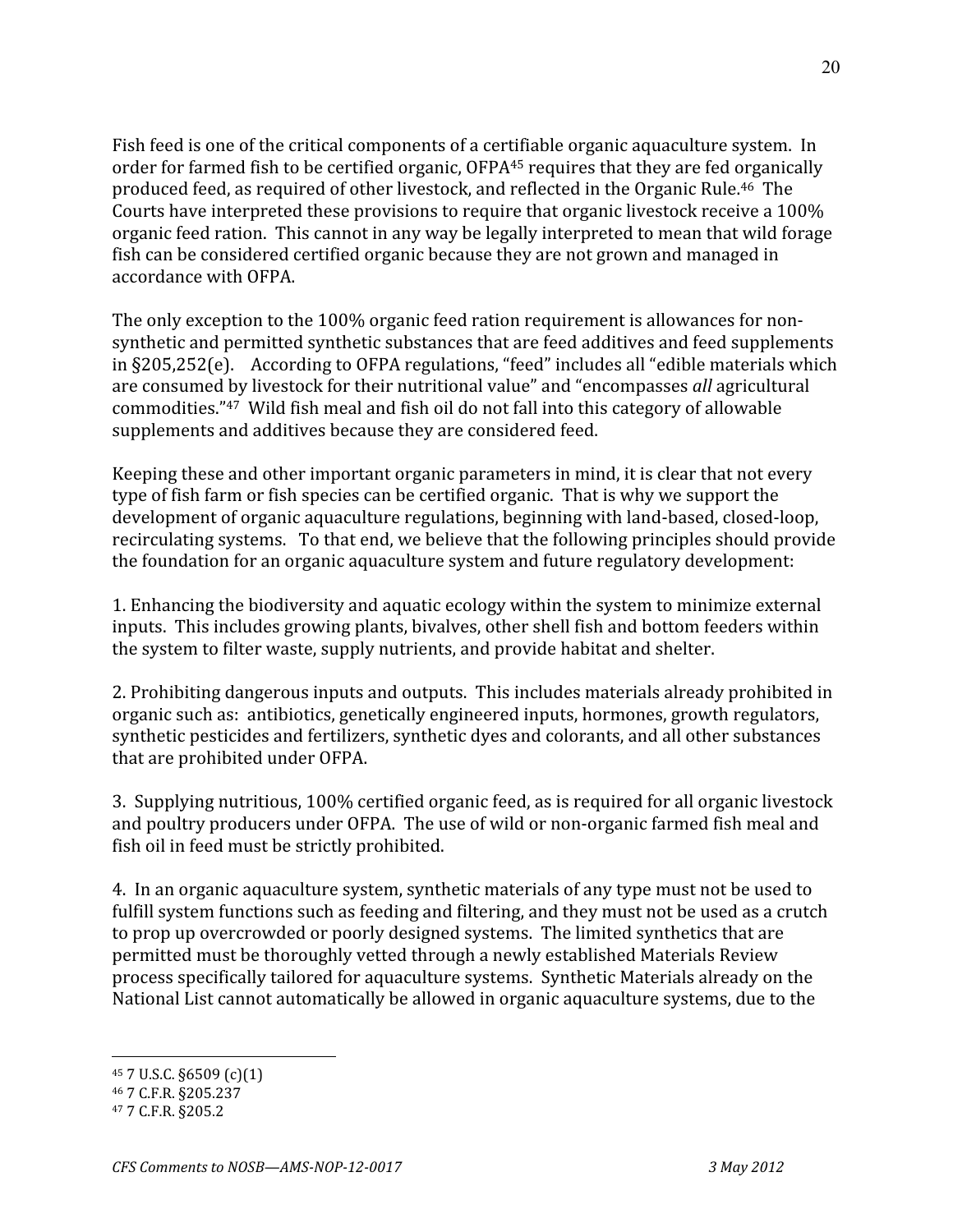different ways in which materials react, persist, dissolve, spread, and are absorbed in water versus
soil
environments.

5.

Stocking
rates
and
the
living
environment
of
the
system
must
promote
and
maintain
the health and welfare of fish and other living organisms in a harmonious manner and nonstressful
environment
that
is
appropriate
to
the
species,
their
reproductive
needs,
and
the region
in
which
the
facility
is
located.

6.

An
Organic
System
Plan
must
be
required,
complete
with
records
and
audit
trails,
to allow certifiers to verify the integrity of the system and track fish products from the aquaculture facility to the point of purchase.

To ensure that such systems can adhere to strict organic standards, we advocate requiring a trial period to test and evaluate model systems, beginning with herbivorous fish species before organic aquaculture is widely commercialized. This would help avoid the pitfalls of permitting
a
type
of
fish
or
system
that
cannot
meet
the
spirit,
intent,
and
letter
of
OFPA.

Thank
you
for
your
consideration
of
these
comments
by
the
Center
for
Food
Safety.

Respectfully
submitted
by,

Lisa
J.
Bunin,
Ph.D. Organic
Policy
Coordinator

Elisabeth
A.
Holmes Staff
Attorney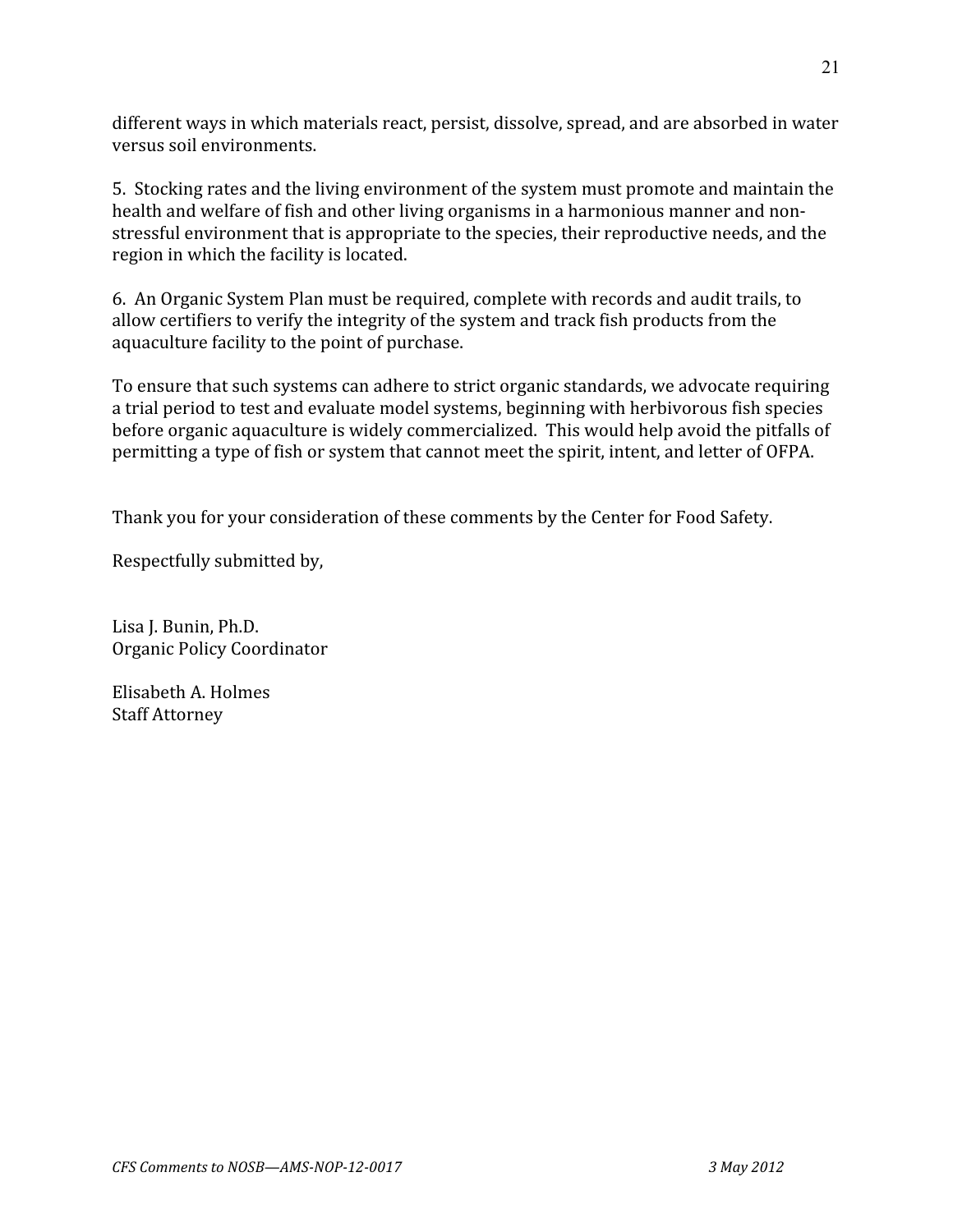## **Appendix 1: Escapes from Fish Farms By Year, Country, Species & Number of Escapes 1996 — 2011**

| Year       | Country              | <b>Species</b>         | # of Escapes                                      |
|------------|----------------------|------------------------|---------------------------------------------------|
| 2011       | Canada/United        | Salmon                 | Unreported escaped fish being found in            |
|            | <b>States</b>        |                        | Canada and Maine rivers. <sup>i</sup>             |
| 2010       | Canada               | Salmon                 | 13,000ii                                          |
| 2010       | Canada               | Salmon                 | 138,000iii                                        |
| 2010       | Canada               | <b>Atlantic Salmon</b> | 33,000;iv fish found in Maine rivers              |
| 2010       | Scotland             | Salmon                 | 100,000 <sup>v</sup> ; hole in the net            |
| 2010       | Norway               | Salmon                 | 70,000vi                                          |
| 2009       | Canada               | Salmon                 | 40,000vii                                         |
| 2009       | Scotland             | Salmon                 | 37,000viii                                        |
| 2009       | Scotland             | <b>Atlantic Salmon</b> | 132,051ix                                         |
| 2009       | Scotland             | <b>Rainbow Trout</b>   | 8,591 <sup>x</sup>                                |
| 2009       | <b>British</b>       | <b>Atlantic Salmon</b> | 40,000;xi holes found in net                      |
|            | Columbia             |                        |                                                   |
| Dec. 2008- | Chile                | Salmon & Trout         | More than 700,000xii; bad weather,                |
| Jan. 2009  |                      |                        | multiple farms                                    |
| 2008       | Canada               | <b>Atlantic Salmon</b> | 29,616xiii                                        |
| 2008       | Scotland             | Salmon                 | 58,641xiv; 8 instances                            |
| 2007       | <b>United States</b> | Yellowtail             | $1,500xy$ ; cage left open                        |
| 2007       | Norway               | Salmon                 | 290,000xvi                                        |
| 2007       | Scotland             | Salmon and             | More than 200,000xvii                             |
|            |                      | Trout                  |                                                   |
| 2007       | <b>British</b>       | Atlantic,              | 19,168;xviii 28 instances                         |
|            | Columbia             | Chinook &              |                                                   |
|            |                      | Coho salmon            |                                                   |
| 2007       | Chile                | Salmon                 | 12 million;xix occurred during                    |
|            |                      |                        | earthquake                                        |
| 2007       | World                | Salmon                 | Estimated 3 million;xx annual figure              |
| 2006       | Norway               | Salmon                 | 921,000xxi*                                       |
| 2004       | Chile                | Salmon                 | 1 millionxxii                                     |
| 2000       | <b>United States</b> | Atlantic Salmon        | More than 100,000xxiii; snow storm                |
| 2001-2009  | Norway               | Rainbow Trout          | 980,000 (110,000 per year) <sup>xxiv</sup>        |
| 2001-2009  | Norway               | Atlantic Cod           | 1.05 million (175,000 per year) $xxy$             |
| 2001-2009  | Norway               | Atlantic Salmon        | 3.93 million $(436,000$ per year) <sup>xxvi</sup> |
| 1997       | <b>United States</b> | Atlantic Salmon        | 300,000xxvii                                      |
| 1996       | <b>United States</b> | Atlantic Salmon        | 100,000xxviii                                     |

\* Peak year for Norway fish escapes, the annual number of escapes has declined since then. (Compiled
by
the
Center
for
Food
Safety,
October
2011)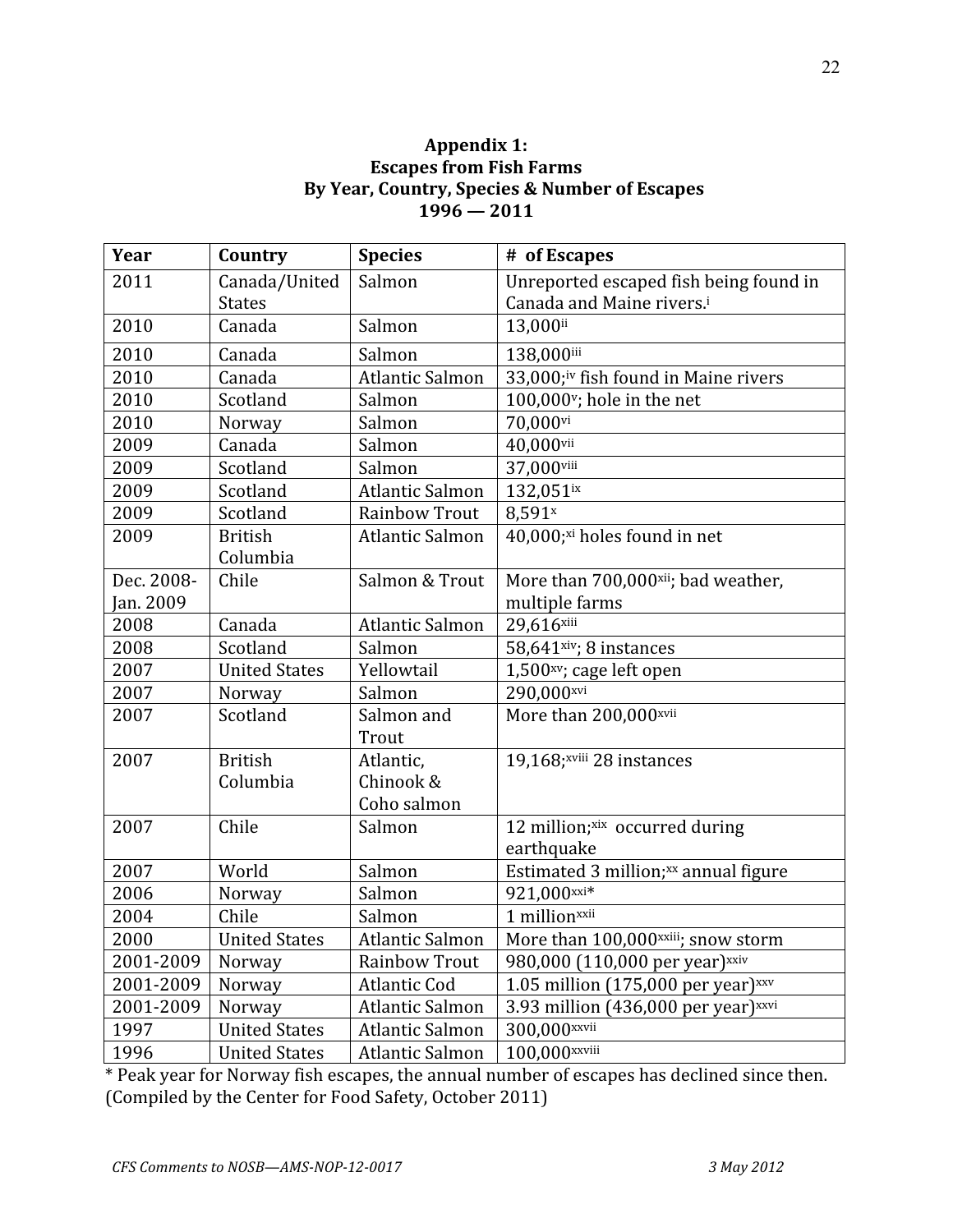## **Implications of Escapes**

Escapes
of
farmed
fish
from
open
ocean
aquaculture
facilities,
salmon
in
particular, represent
a
significant
environmental
and
food
security
threat,
especially
given
the
fragility of
wild
salmon
stocks
across
the
U.S.

Detrimental
impacts
on
wild,
native
fish
populations include
the
following:

- Studies have clearly shown that escaped farm salmon breed with wild populations to the detriment of the wild stocks and that diseases and parasites are passed from farm to wild salmon. Increased production of farmed salmon leads to greater escapes, which leads to a reduction. In some cases, it causes a more than 50 percent reduction
in
native
species.
	- o Ford,
	Jennifer
	S.,
	and
	Ransom
	A.
	Myers.
	2008.
	A
	Global
	Assessment
	of
	Salmon Aquaculture
	Impacts
	on
	Wild
	Salmonids.
	Plos
	Biology
	6,
	no.
	2
	(February
	12). http://www.plosbiology.org/article/info%3Adoi%2F10.1371%2Fjournal.pb io.0060033
	(accessed
	November
	2,
	2011).
- Recurrent sea lice infestations of wild juvenile pink salmon caused by salmon farms have reduced wild pink salmon populations and may result in their rapid local extinction. "It was observed that the mortality of pink salmon due to sea lice was more than 80 percent and surpasses previous fishing mortality. The findings suggest that
salmon
farms
can
induce
parasite
outbreaks
that
degrade
the
capacity
of
the coastal
ecosystem
to
support
populations
of
wild
salmon."
	- o Krkošk,
	Martin,
	Jennifer
	S.
	Ford,
	Alexandra
	Morton,
	Subhash
	Lele,
	Ransom
	A. Myers,
	and
	Mark
	A.
	Lewis.
	2007.
	"Declining
	Wild
	Salmon
	Populations
	in Relation
	to
	Parasites
	from
	Farm
	Salmon."
	Science
	318,
	no.
	5857:
	1772‐1775. Academic
	Search
	Premier,
	(accessed
	November
	3,
	2011).
- The productivity of native juvenile salmon was reduced by more than 30 percent in the
presence
of
farm
and
hybrid
juveniles.

A
2003
study
found
that
the
lifetime success of hybrids was only 27 to 89 percent as high as that of their wild relatives. Seventy percent of the embryos in the second generation died. "These results provide strong evidence of how interbreeding might drive vulnerable salmon populations
to
extinction."
	- o R.
	Naylor,
	Kjetil
	Hindar,
	Ian
	A.
	Fleming,
	Rebecca
	Goldberg,
	Susan
	Williams, John Volpe, Fred Whoriskey, Josh Eagle, Dennis Kelso, and Marc Mangel. 2005. Fugitive Salmon: Assessing the Risks of Escaped Fish from Net Pen Aquaculture.
	Bioscience
	55,
	no.
	5
	(May). http://foodsecurity.stanford.edu/publications/fugitive\_salmon\_assessing\_th e\_risks\_of\_escaped\_fish\_from\_netpen\_aquaculture/
- Threats to wild salmon populations are long-lasting and so severe that some researchers
have
concluded
that:

"escaped
farmed
salmon
are
sufficiently
prevalent in
eastern
North
American
rivers
to
pose
a
potentially
serious
risk
to
the
persistence of
wild
salmon
populations,
especially
in
those
rivers
that
are
adjacent
to
existing aquaculture
sites."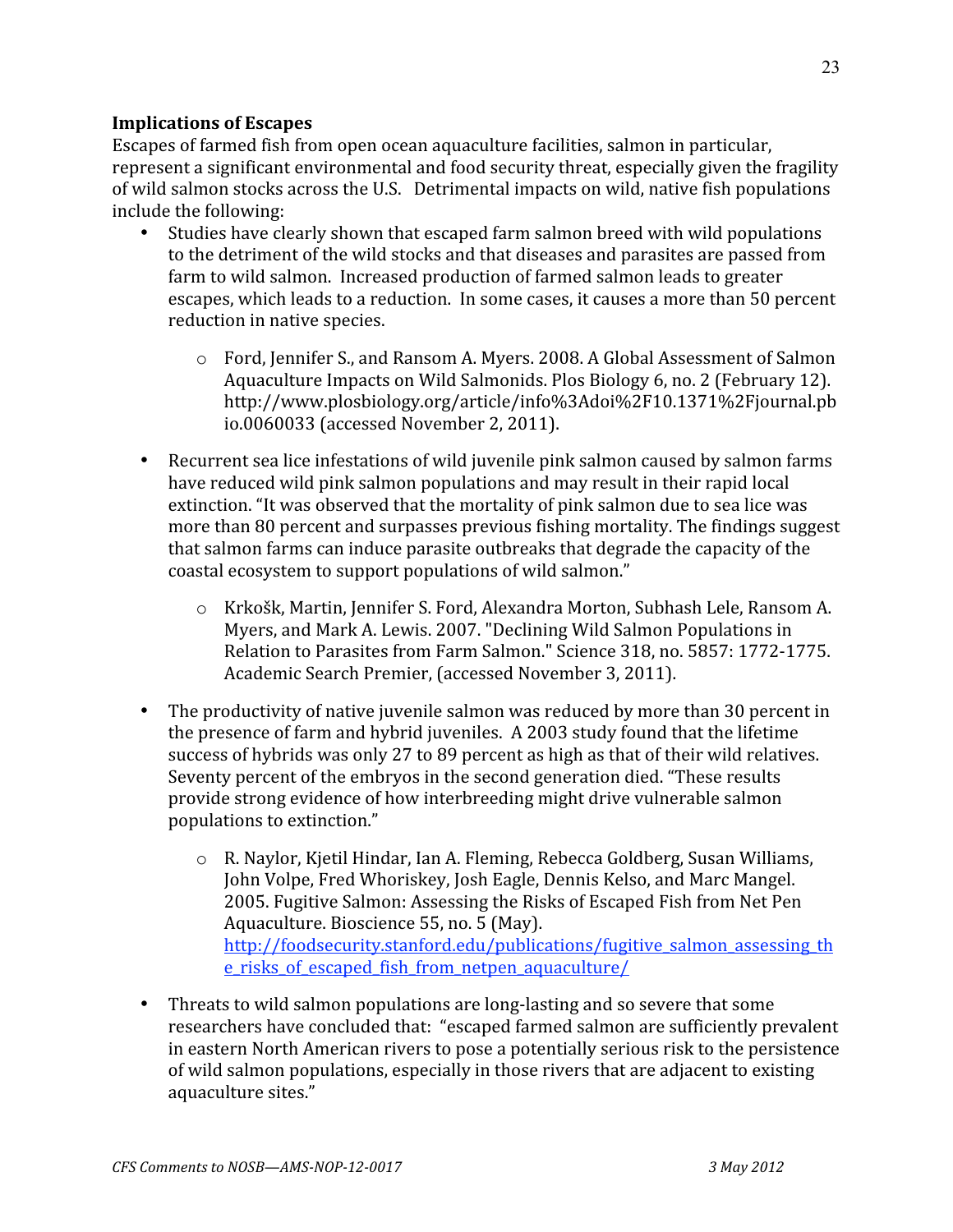o Morris,
R.J.,
Dylan
J.
Fraser,
Anthony
J.
Heggelin,
Frederick
G.
Whoriskey, Jonathan
W.
Carr,
Shane
F.
O'Neil,
and
Jeffrey
A.
Hutchings.
2008.
Prevalence and
recurrence
of
escaped
farmed
Atlantic
salmon
(Salmo
salar)
in
eastern North
American
rivers.
Can.
J.
Fish.
Aquat.
Sci.
65
(September):
pp
430.

#### **Endnotes**

 $\overline{a}$ 

<sup>ii</sup> French, Edward. 2011. "Farmed salmon in rivers lead to call for closed containment." The Quoddy Times. http://quoddytides.com/salmon9-23-11.html (accessed November 7, 2011).

<sup>iii</sup> French, Edward. 2011. "Farmed salmon in rivers lead to call for closed containment." The Quoddy Times. http://quoddytides.com/salmon9-23-11.html (accessed November 7, 2011).

iv Atlantic Salmon Federation. "33,000 Farmed Atlantic Salmon Escape." http://www.asf.ca/news.php?id=617. (Accessed November 3, 2011).

v "100,000 Salmon Escape." 2010. http://www.thefishsite.com/fishnews/11892/100000-salmon-escape. (accessed
November
7,
2010).

vi Grindheim, Joar. "Costly salmon escape." IntraFish Media, October 15, 2010.

vii "40,000 salmon escape B.C. farm." 2010. CBC News. http://www.cbc.ca/news/canada/britishcolumbia/story/2009/10/23/bc‐salmon‐farm‐escape.html.
(accessed
November
7,
2011).

viii "Fish fears after sea farm escape." 2009. BBC. http://www.asf.ca/news.php?id=447. (accessed November 8,
2011).

ix Walker, AJ. 2010. Scottish Fish Farm Production Survey: 2009 report. Scottish Government. pp 2 http://www.scotland.gov.uk/Resource/Doc/295194/0106192.pdf (accessed October 13, 2011).

x
Walker,
AJ.
2010.
Scottish
Fish
Farm
Production
Survey:
2009
report.
Scottish
Government.
pp
2 http://www.scotland.gov.uk/Resource/Doc/295194/0106192.pdf (accessed October 13, 2011).

xi
40,000
salmon
escape
B.C.
farm. *CBC News*,
October
23,
2009,
Canada*.*  http://www.cbc.ca/news/canada/british-columbia/story/2009/10/23/bc-salmon-farm-escape.html (accessed
October
13,
2011).

xii
Witte,
Benjamin.
"Thousands
of
salmon
and
trout
escape
in
southern
Chile." *The Patagonia Times*,
January 19, 2009. http://chip.cl/~patagoni/index.php?option=com\_content&view=article&id=726:thousands-ofsalmon-and-trout-escape-in-southern-chile&catid=43:salmon-news&Itemid=102 (accessed November 2, 2011).

xiii
Paperny,
Anna.
2008.
"30,000
Atlantic
salmon
escape
in
BC."

The
Boston
Globe. http://www.asf.ca/news.php?id=242 (accessed November 8, 2011).

xiv
Big
Drop
in
Salmon
Escapes
in
2008:
The
FishSite
Latest
News.
The
FishSite.com. http://www.thefishsite.com/fishnews/8986/big-drop-in-salmon-escapes-in-2008 (accessed October 13, 2011).

xv
"2.6
million
Raised
for
Possible
Move."
The
Honolulu
Advertiser,
Jan.
18,
2008.

<sup>&</sup>lt;sup>i</sup> Ferguson, Muriel. 2011. "Farmed Salmon Enter Wild Salmon Rivers in NB and Maine." NBEN. http://www.nben.ca/en/collaborative-action/news-from-groups/item/190-farmed-salmon-enter-wildsalmon-rivers-in-nb-and-maine (accessed November 8, 2011).